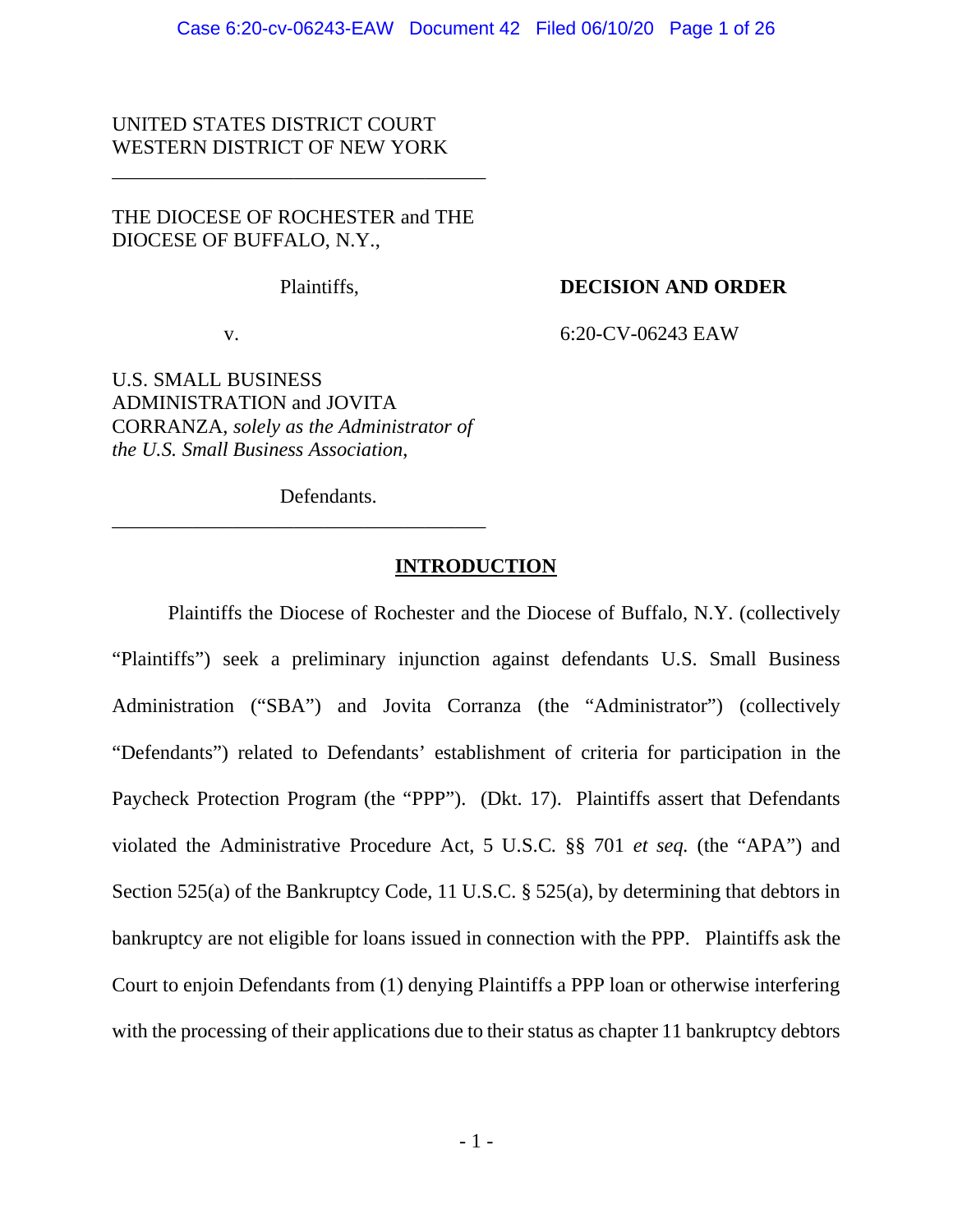#### Case 6:20-cv-06243-EAW Document 42 Filed 06/10/20 Page 2 of 26

and (2) "disbursing from the PPP an amount equal to the total amount requested in [Plaintiffs'] combined loan applications, or \$2,836,096." (Dkt. 17 at 1).

 Following oral argument on Plaintiffs' amended motion for a preliminary injunction, the Court issued a Notice pursuant to Federal Rule of Civil Procedure 56(f)(3) advising the parties that it intended to consider granting summary judgment with respect to the following issues: (1) whether the SBA exceeded its statutory authority under the Coronavirus Aid, Relief, and Economic Security Act ("CARES"), Pub. L. No. 116-136, 134 Stat. 281 (2020), by excluding debtors in bankruptcy from participation in the PPP; and (2) whether the SBA violated 11 U.S.C. § 525(a) by excluding debtors in bankruptcy from participation in the PPP. (Dkt. 35)

For the reasons set forth below, the Court concludes that those legal questions must be resolved in favor of Defendants—the SBA did not exceed its statutory authority under the CARES Act nor did it violate 11 U.S.C. § 525(a) when it adopted the bankruptcy exclusion to the PPP. As a result, the Court grants summary judgment to Defendants to the extent Plaintiffs seek a declaratory judgment otherwise. The Court further denies Plaintiffs' amended motion for a preliminary injunction because they have not demonstrated a likelihood of success as to the remaining claims in this matter nor have they established irreparable harm.

### **FACTUAL BACKGROUND**

 Plaintiffs are Roman Catholic dioceses and not-for-profit religious corporations under New York law. (Dkt. 10 at  $\P$  4-5). Both Plaintiffs are chapter 11 bankruptcy debtors, with the Diocese of Buffalo having filed its voluntary petition on February 28,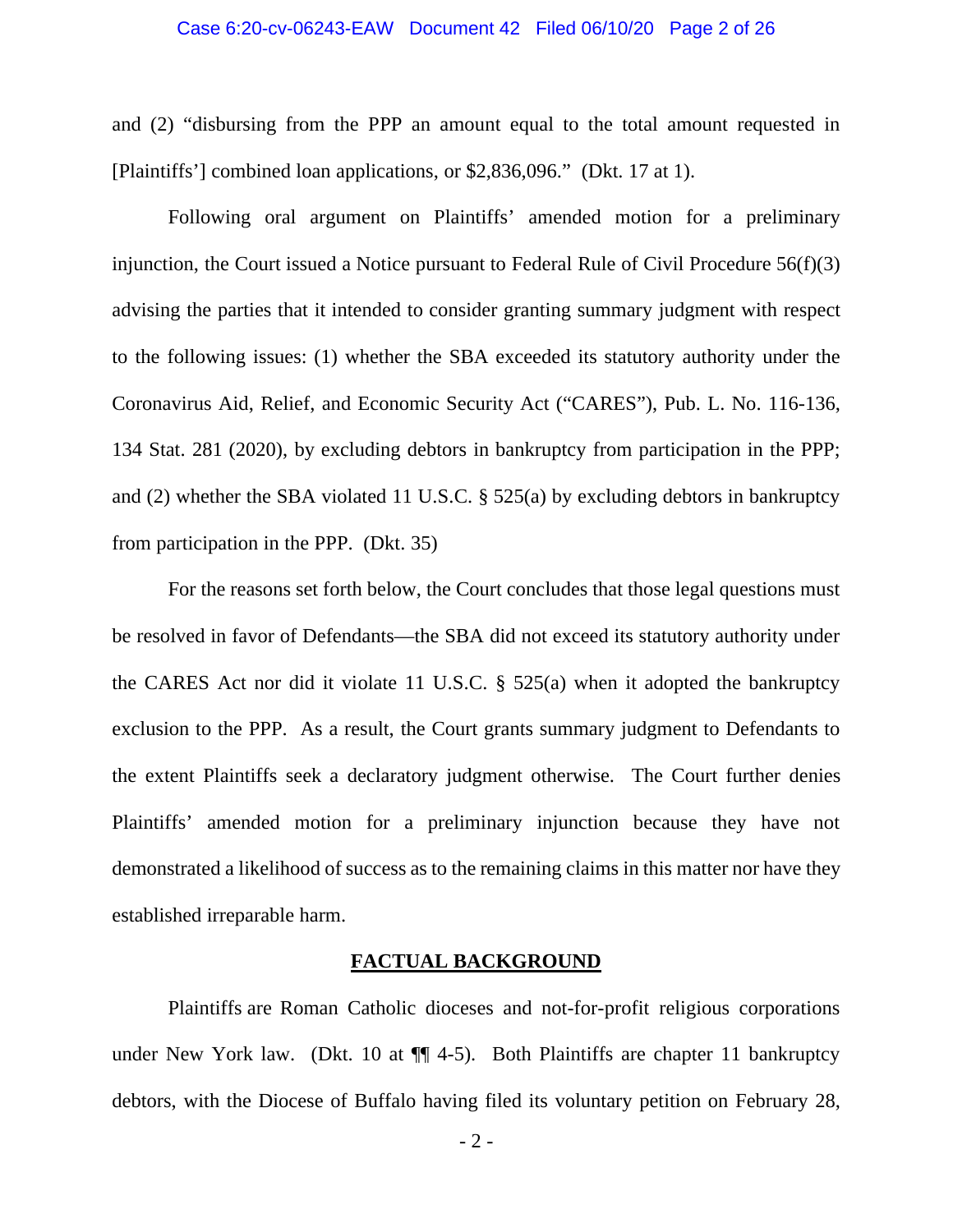#### Case 6:20-cv-06243-EAW Document 42 Filed 06/10/20 Page 3 of 26

2020 (Dkt. 2-5 at ¶ 3) and the Diocese of Rochester having filed its voluntary petition on September 12, 2019 (Dkt. 2-7 at ¶ 3).

On March 20, 2020, as a result of the ongoing global COVID-19 pandemic,<sup>1</sup> New York State Governor Andrew M. Cuomo signed the "New York State on PAUSE" Executive Order, which, among other things, mandated a 100% closure of non-essential businesses statewide and temporarily banned all non-essential gatherings of individuals of any size for any reason other than the provision of essential services. Executive Order [Cuomo] No. 202.8 (Mar. 20, 2020), https://www.governor.ny.gov/sites/governor.ny.gov/ files/atoms/files/EO\_202.8.pdf; *see New York State on PAUSE*, New York State: Novel Coronavirus, https://coronavirus.health.ny.gov/new-york-state-pause (last visited June 10, 2020). Plaintiffs allege that this had a significant impact on their revenue sources. (Dkt. 10 at ¶ 38).

 Specifically, a "primary source of revenue" for Plaintiffs is "parish assessments" which are collected from parishes on a monthly basis and are "based primarily on historical parish offertory." (Dkt. 2-5 at ¶ 5; *see also* Dkt. 2-7 at ¶ 5). In turn, the parishes "derive a significant portion of their revenue from offertory collection during masses," particularly "during Holy Week which includes Easter Sunday mass." (Dkt. 2-5 at ¶ 7). However, because the New York State on PAUSE Order prevented the parishes from holding masses

<sup>1</sup> On March 13, 2020, the President declared a National Emergency concerning COVID-19. Proclamation No. 9994, 85 Fed. Reg. 15337 (Mar. 13, 2020). According to the World Health Organization's website, as of June 10, 2020, there were 7,145,539 confirmed cases of COVID-19 worldwide, with 408,025 confirmed deaths. *See Coronavirus (COVID-19)*, World Health Org., https://covid19.who.int/ (last visited June 10, 2020).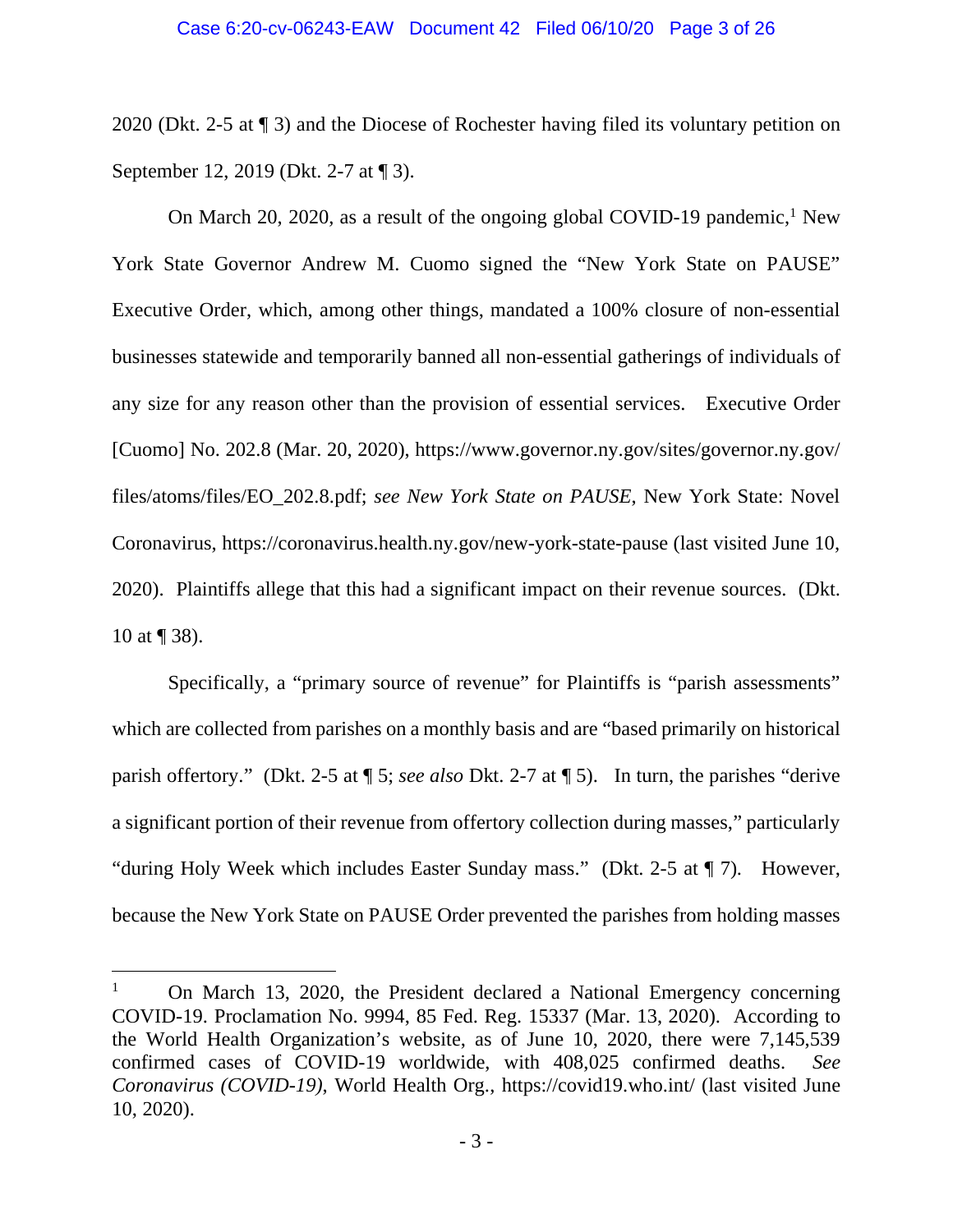# Case 6:20-cv-06243-EAW Document 42 Filed 06/10/20 Page 4 of 26

or services, including on Easter Sunday (which occurred on April 12, 2020), "it is estimated that the parish offertory collections and contributions from parishioners are 90-95% lower than average." (*Id*. at ¶ 8). The Diocese of Buffalo employs 108 full-time employees and 48 part-time employees. (*Id*. at ¶ 10). The Diocese of Rochester employs "60 to 70 fulltime equivalent employees. . . ." (Dkt. 2-7 at  $\P$  9).

 On March 27, 2020, the President signed into law the CARES Act which, among other things, established the PPP. The PPP is "a convertible loan program under § 7(a) of the Small Business Act (15 U.S.C. § 633(a))." *In re Springfield Med. Care Sys., Inc.*, No. 19-10285, 2020 WL 2311881, at \*5 (Bankr. D. Vt. May 8, 2020). As another federal court recently explained:

The PPP is a new loan program to be administered by the SBA under Section 7(a) of the Small Business Act (codified at 15 U.S.C. § 636(a)). Its purpose is to assist small businesses during the COVID-19 crisis by immediately extending them loans on favorable terms. The loans are made by the SBA's participating banks and guaranteed by the SBA itself. Section 1106 of the CARES Act provides that a borrower's indebtedness under a PPP loan will be forgiven to the extent that the borrower uses the funds to pay expenses relating to payroll, mortgage interest, rent, and utilities during the eight-week period following the loan's origination. CARES Act § 1106. If a borrower qualifies for loan forgiveness, the SBA must pay the lender an amount equal to the amount forgiven, plus any interest accrued through the date of payment. *Id.* § 1106(c)(3).

*Camelot Banquet Rooms, Inc. v. U.S. Small Bus. Admin*., \_\_F. Supp. 3d \_\_, 2020 WL

2088637, at \*2 (E.D. Wis. May 1, 2020), *appeals filed*, Nos. 20-1729, 20-1730 (7th Cir.

May 4, 2020).<sup>2</sup> Congress initially provided the SBA with \$349 billion for PPP loan

<sup>2</sup> As discussed further below, certain aspects of the PPP, including the eight-week period for using the funds, have been modified by the enactment of the Paycheck Protection Program Flexibility Act of 2020 on June 5, 2020.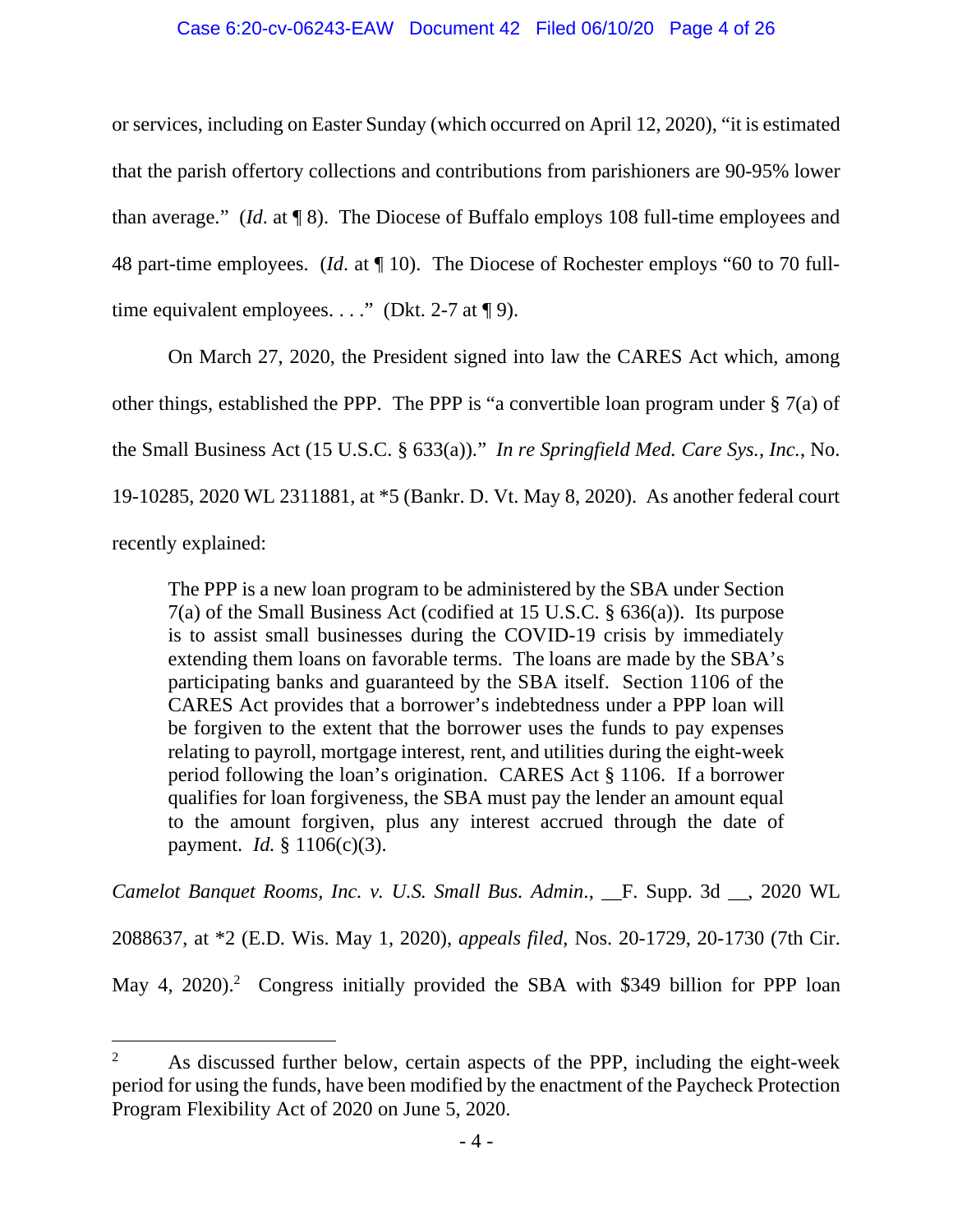#### Case 6:20-cv-06243-EAW Document 42 Filed 06/10/20 Page 5 of 26

guarantees, but those funds were quickly exhausted, and "Congress then appropriated an additional \$310 billion for loan guarantees under the PPP." *DV Diamond Club of Flint, LLC v. U.S. Small Bus. Admin*., \_\_ F. Supp. 3d \_\_, No. 20-CV-10899, 2020 WL 2315880, at \*3 (E.D. Mich. May 11, 2020), *appeal filed*, No. 20-1437 (6th Cir. May 15, 2020).

The CARES Act grants the SBA emergency rule-making authority to issue regulations necessary to administer the PPP. CARES Act § 1114. On April 2, 2020, the SBA issued an interim final rule (the "First Interim Rule") that provided guidance on the eligibility requirements for participation in the PPP. (*See* Dkt. 2-3 at 2-32). The First Interim Rule was subsequently published in the Federal Register on April 15, 2020. Business Loan Program Temporary Changes; Paycheck Protection Program, 85 Fed. Reg. 20811 (Apr. 15, 2020) (to be codified at 13 C.F.R. pt. 120); (*see* Dkt. 24 at 12-13). The First Interim Rule makes reference to the "Paycheck Protection Application Form" (SBA Form 2484), First Interim Rule, 85 Fed. Reg. at 20816, which in turn requires a potential borrower to certify that it is "not presently involved in a bankruptcy," (Dkt. 24-1 at 29).

On April 28, 2020, SBA posted a new interim final rule.<sup>3</sup> Business Loan Program Temporary Changes; Paycheck Protection Program—Requirements—Promissory Notes, Authorizations, Affiliation, and Eligibility, 85 Fed. Reg. 23450 (Apr. 28, 2020) (to be codified at 13 C.F.R. pts. 120-21) (hereinafter the "Fourth Interim Rule"). The Fourth

<sup>3</sup> SBA issued second and third interim final rules that do not address issues relevant in this litigation*.* (*See* Dkt. 24 at 13 n.1); *see also* Business Loan Program Temporary Changes; Paycheck Protection Program, 85 Fed. Reg. 20817 (Apr. 15, 2020) (to be codified at 13 C.F.R. pt. 121); Business Loan Program Temporary Changes; Paycheck Protection Program—Additional Eligibility Criteria and Requirements for Certain Pledges of Loans, 85 Fed. Reg. 21747 (Apr. 20, 2020) (to be codified at 13 C.F.R. pt. 120).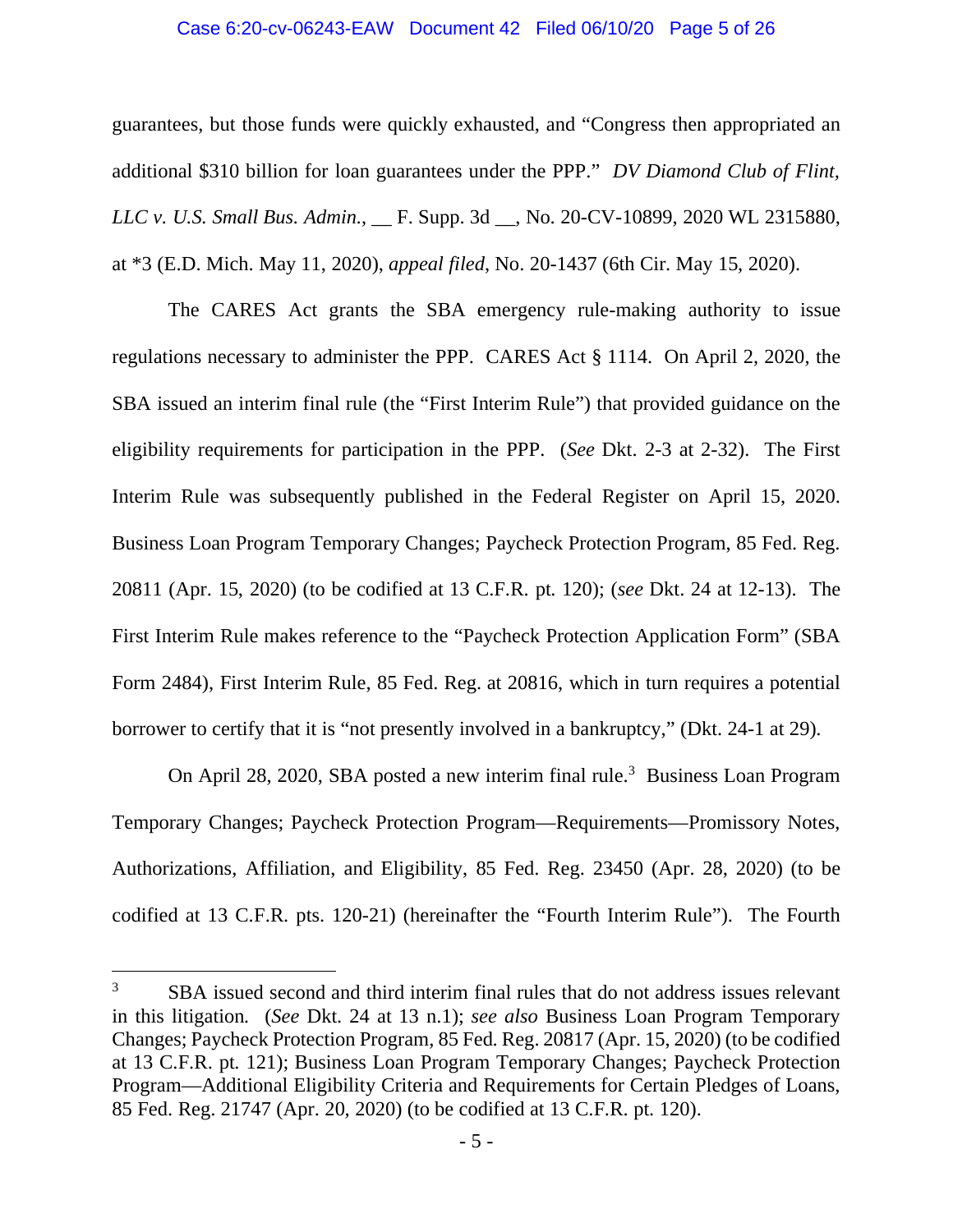# Case 6:20-cv-06243-EAW Document 42 Filed 06/10/20 Page 6 of 26

Interim Rule expressly excludes debtors in bankruptcy from receiving a PPP loan, stating that "[t]he Administrator . . . determined that providing PPP loans to debtors in bankruptcy would present an unacceptably high risk of an unauthorized use of funds or non-repayment of unforgiven loans." *Id.* at 23451.

The Diocese of Buffalo has completed a PPP loan application and, but for the disqualification of debtors in bankruptcy by SBA, would be eligible to receive a PPP loan in the amount \$1,736,408. (Dkt. 17-1 at ¶ 4). The Diocese of Rochester has completed a PPP loan application and, but for the disqualification of debtors in bankruptcy by SBA, would be eligible to receive a PPP loan in the amount \$1,100,000. (Dkt. 17-2 at ¶ 4).

# **PROCEDURAL BACKGROUND**

 Plaintiffs commenced the instant action on April 15, 2020, and concurrently filed a motion for a preliminary injunction and a motion to expedite. (Dkt. 1; Dkt. 2; Dkt. 3). The Court granted the motion to expedite on April 16, 2020, and ordered Defendants to respond to the motion for a preliminary injunction by April 24, 2020. (Dkt. 6).

 Plaintiffs filed an Amended Complaint on April 20, 2020. (Dkt. 10). Then, on April 24, 2020, the parties requested and the Court entered a stipulated motion scheduling order governing the filing of an amended motion for a preliminary injunction. (Dkt. 15; Dkt. 16). Pursuant to the stipulated motion scheduling order, Plaintiffs filed the pending amended motion for a preliminary injunction on April 27, 2020. (Dkt. 17). Defendants filed a response on May 8, 2020 (Dkt. 24), and Plaintiffs filed a reply on May 11, 2020 (Dkt. 26). Oral argument on the amended motion for a preliminary injunction was held on May 15, 2020, and continued on May 19, 2020. (Dkt. 30; Dkt. 32).

- 6 -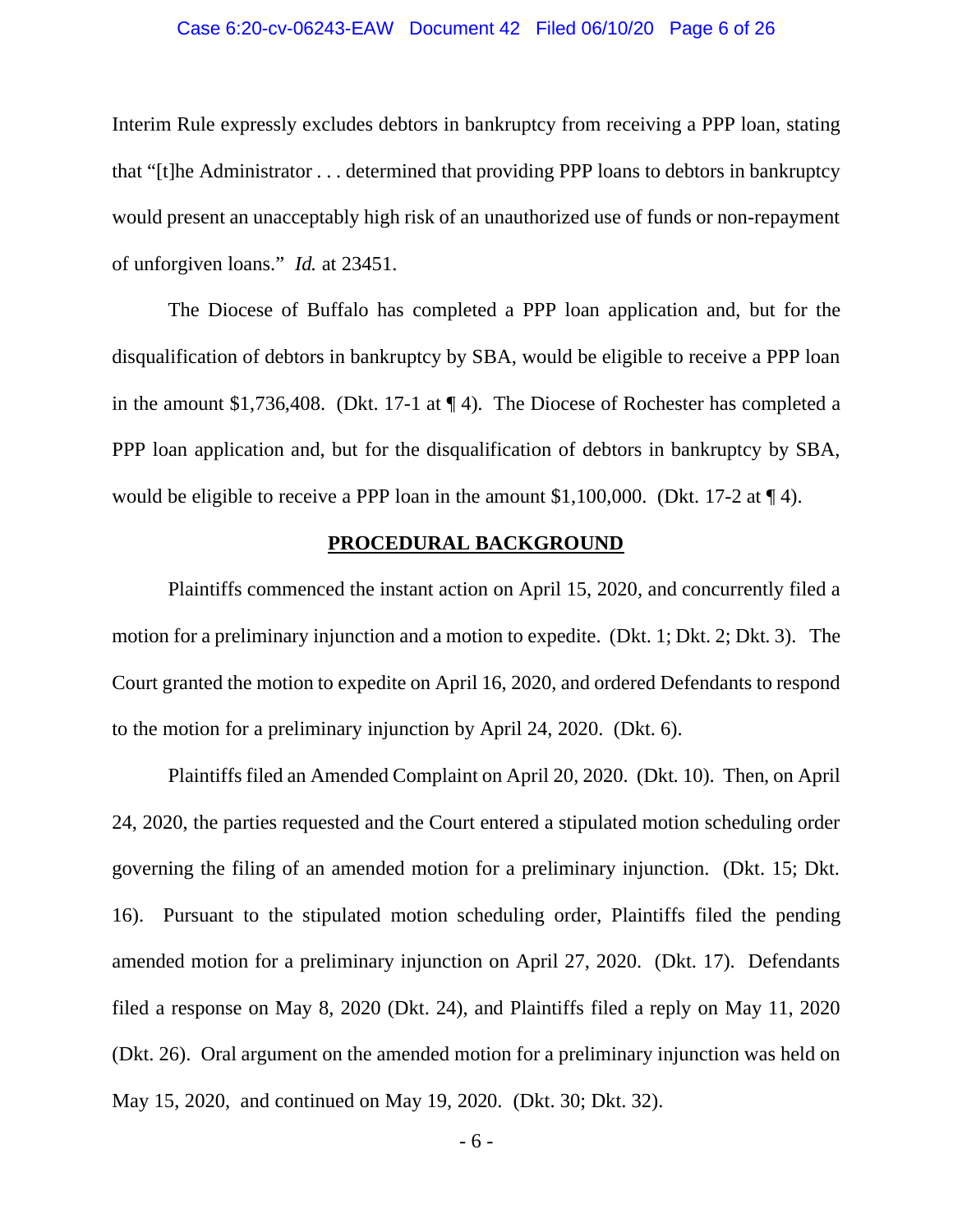#### Case 6:20-cv-06243-EAW Document 42 Filed 06/10/20 Page 7 of 26

At oral argument, the Court informed the parties that it was considering issuing a notice pursuant to Federal Rule of Civil Procedure 56(f)(3) identifying matters as to which summary judgment was potentially appropriate, and asked the parties to file letters as to their positions on whether there were any issues of material fact that would preclude the issuance of such notice. The parties filed the requested letters on May 21, 2020. (Dkt. 33; Dkt. 34). The Court issued its Rule 56(f)(3) Notice on May 22, 2020. (Dkt. 35). Defendants filed a supplemental brief on May 28, 2020 (Dkt. 36), and Plaintiffs filed a supplemental brief on May 29, 2020 (Dkt. 37).

On June 5, 2020, the President signed into law the Paycheck Protection Program Flexibility Act of 2020, Pub. L. 116-142 (2020) (hereinafter the "PPPFA"), which modifies the forgiveness requirements for PPP loans. With leave of Court (Dkt. 39), the parties filed letter briefs addressing the impact of the PPPFA on the instant litigation on June 8, 2020. (Dkt. 40; Dkt. 41).

### **DISCUSSION**

## **I. Referral to Bankruptcy Court**

Although no party raised the issue in their briefing, the Court notes as an initial matter that pursuant to 28 U.S.C. § 157(a), "[e]ach district court may provide that any or all cases under title 11 and any or all proceedings arising under title 11 or arising in or related to a case under title 11 shall be referred to the bankruptcy judges for the district." This District has exercised such authority, providing in Local Rule of Civil Procedure 5.1(f) that "any and all cases under Title 11 and any and all proceedings arising under Title 11 or arising in or related to a case under Title 11 are referred to the Bankruptcy Judges for this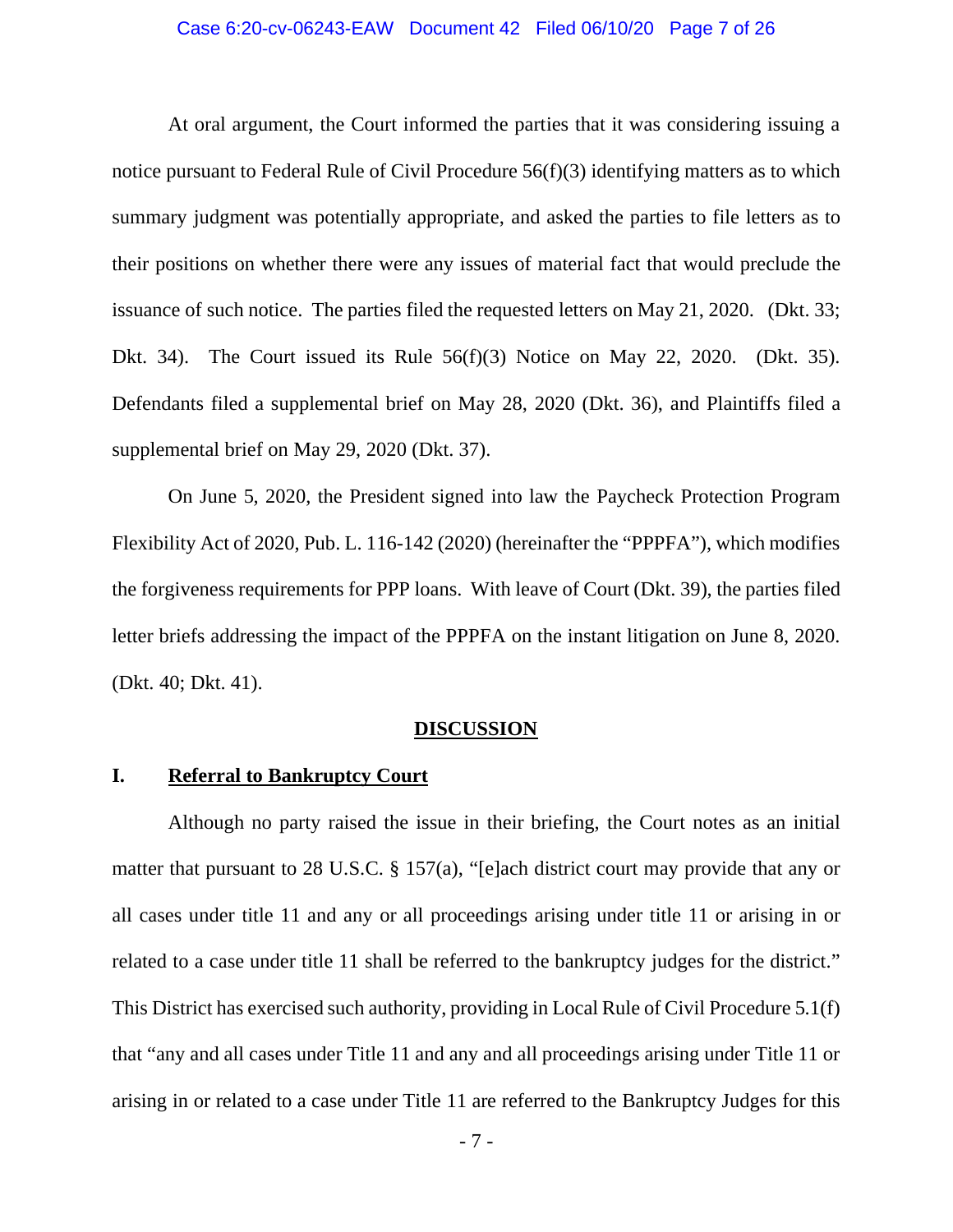# Case 6:20-cv-06243-EAW Document 42 Filed 06/10/20 Page 8 of 26

district." "An action is considered 'related to' a bankruptcy proceeding if the outcome of the litigation 'might have any "conceivable effect" on the bankrupt estate,' or has 'any significant connection with the bankrupt estate.'" *Pennock v. Dean*, No. 06-CV-266S F, 2007 WL 542132, at \*3 (W.D.N.Y. Feb. 15, 2007) (quoting *In re Cuyahoga Equip. Corp.*, 980 F.2d 110, 114 (2d Cir. 1992) (internal quotation omitted)). Here, it indisputable that this action is, at a minimum, related to the bankruptcy proceeding, particularly because Plaintiffs acknowledge that even if they were eligible to receive a PPP loan, they would need to make a motion to the Bankruptcy Court seeking "approval of the loan pursuant to section 364 of the Bankruptcy Code before consummating the loan." (Dkt. 2-5 at  $\P$  17; Dkt. 2-7 at ¶ 17). Moreover, Plaintiffs' claim that Defendants have violated 11 U.S.C. § 525(a), a provision of the Bankruptcy Code, arises under Title 11. Accordingly, pursuant to Local Rule 5.1(f), the matter has been referred to the Bankruptcy Court.

The referral having been made, this Court may withdraw it "in whole or in part, ... on its own motion or on timely motion of any party, for cause shown." 28 U.S.C. § 157(d). In other words, while Plaintiffs should have requested a withdrawal of the referral when they commenced the action, their failure to do so does not prevent the Court from determining *sua sponte* that withdrawal is appropriate.

"Section 157 does not define the term 'cause.'" *In re Bernard L. Madoff Inv. Sec. LLC*, 612 B.R. 257, 262 (S.D.N.Y. 2020). However: "[i]n deciding whether there is 'cause' to withdraw a bankruptcy reference, the Second Circuit has outlined several factors a district court should consider," which include "whether the claim or proceeding is core or non-core, whether it is legal or equitable, and considerations of efficiency, prevention of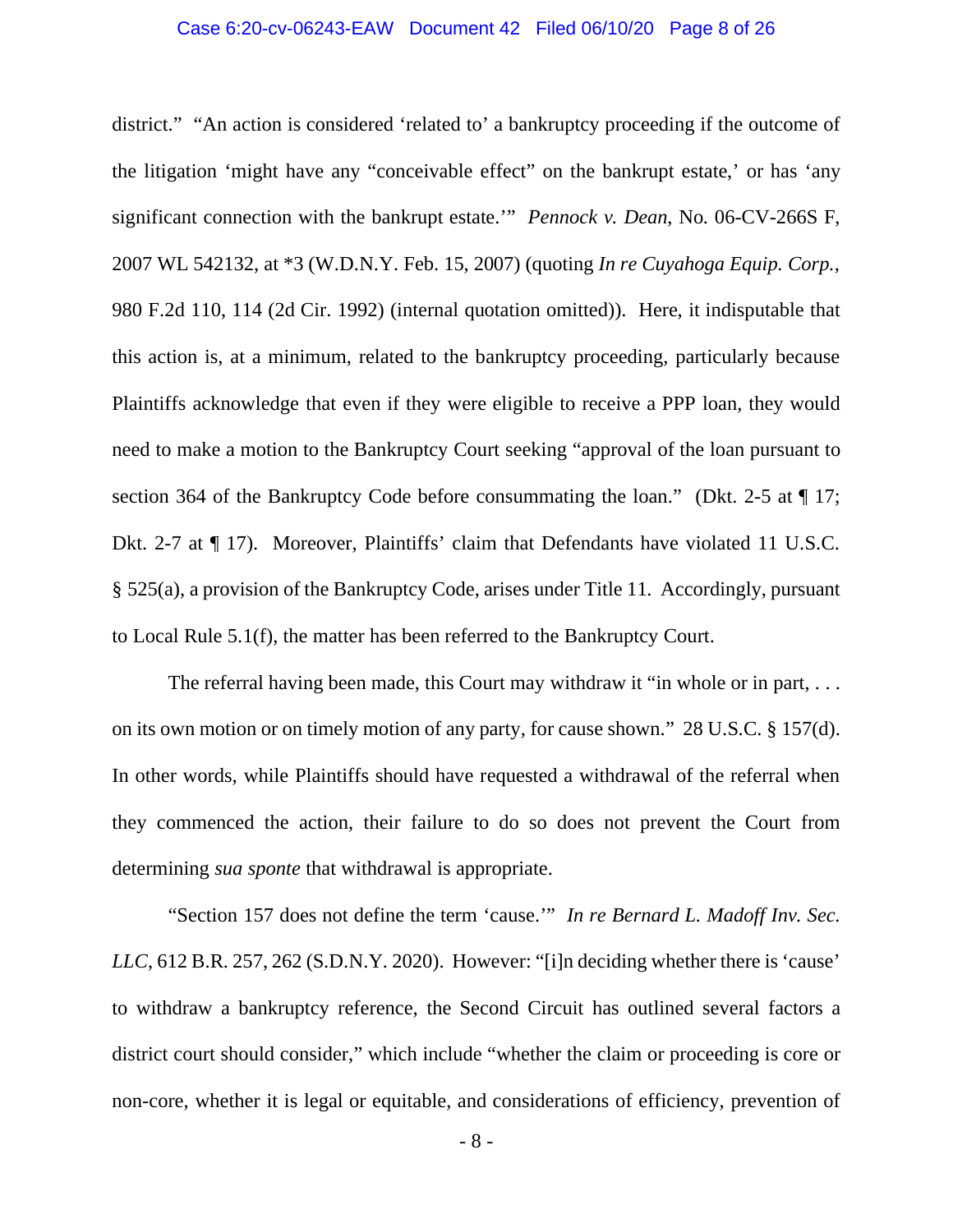## Case 6:20-cv-06243-EAW Document 42 Filed 06/10/20 Page 9 of 26

forum shopping, and uniformity in the administration of bankruptcy law." *Id*. (quoting *In re Orion Pictures Corp*., 4 F.3d 1095, 1101 (2d Cir. 1993)). "[T]he Court has broad discretion to withdraw the reference for cause." *Id*. (citations omitted).

 Turning first to the issue of whether the claims are core or non-core, the Court notes that "[w]hile most courts continue to follow some version of the *Orion* framework, the Supreme Court's subsequent decision in *Stern v. Marshall*, 564 U.S. 462 (2011) has called into question the usefulness of asking whether a claim is 'core' or 'non-core' in evaluating a motion to withdraw." *In re Jacoby & Meyers-Bankr. LLP*, No. 14-10641 (SCC), 2017 WL 4838388, at \*3 (S.D.N.Y. Oct. 25, 2017). In *Stern*, the Supreme Court held that "the mere characterization of a claim as 'core' or 'non-core' . . . does not suffice to determine whether a bankruptcy court has the constitutional authority to adjudicate it." *Id*. (footnote omitted); *see Stern*, 564 U.S. at 469. As such, following *Stern*, courts in this Circuit have "updated the first factor in the *Orion* analysis, asking not whether the claim is core or noncore, but rather whether the bankruptcy court has authority to finally adjudicate the matter." *Id.* (citation and quotation omitted).

 Here, it is not clear whether the Bankruptcy Court would have the authority to finally adjudicate Plaintiffs' claims under the APA. *Compare In re Skefos*, No. 19-29718- L, 2020 WL 2893413, at \*3 (Bankr. W.D. Tenn. June 2, 2020) (concluding that the bankruptcy court did have such authority), *with Schuessler v. U.S. Small Bus. Admin.*, No. AP 20-02065-BHL, 2020 WL 2621186, at \*2 (Bankr. E.D. Wis. May 22, 2020) (concluding with respect to the plaintiff's APA claims that "the bankruptcy court may hear them, but cannot issue final orders or judgments without the parties' consent"). This lack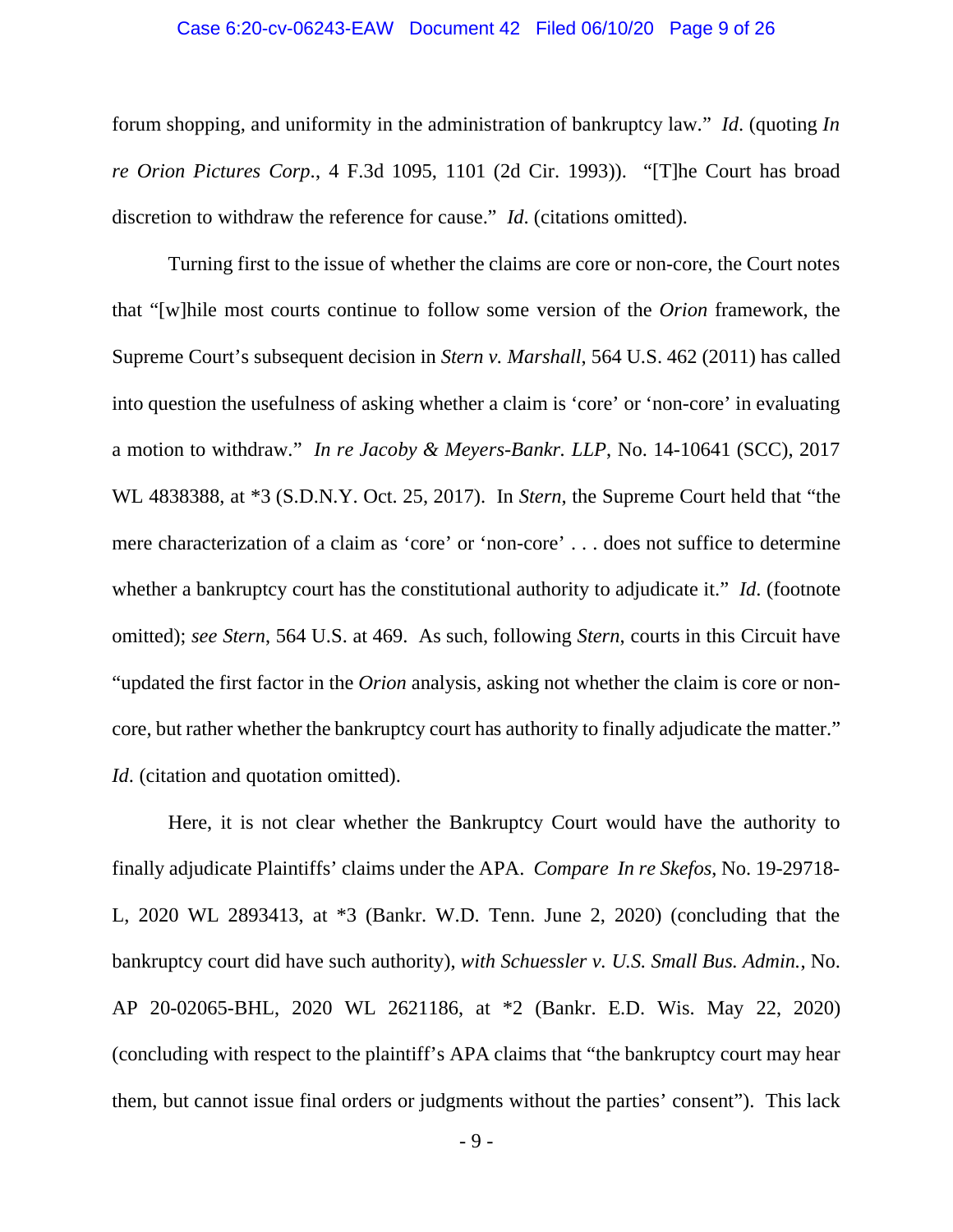#### Case 6:20-cv-06243-EAW Document 42 Filed 06/10/20 Page 10 of 26

of clarity supports withdrawing the referral, to avoid a potential scenario in which arguments over the scope of the Bankruptcy Court's jurisdiction consume time and resources.

 Withdrawing the referral in this case will also promote judicial efficiency, ensure uniformity in the treatment of both Plaintiffs' claims, and avoid unnecessary delay. Further, when the Court raised the issue at oral argument, both sides agreed that withdrawal of the referral was appropriate. For all these reasons, the Court withdraws the referral of this matter to the Bankruptcy Court in its entirety.

# **II. Summary Judgment**

 Pursuant to Federal Rule of Civil Procedure 56(f)(3), "[a]fter giving notice and a reasonable time to respond, the court may . . . consider summary judgment on its own after identifying for the parties material facts that may not be genuinely in dispute." In this case, as set forth above, the Court—after confirming with the parties that there were no material facts genuinely in dispute—notified the parties that it intended to consider whether summary judgment was warranted on two of Plaintiffs' claims: (1) whether the SBA exceeded its statutory authority under the CARES Act by excluding debtors in bankruptcy from participation in the PPP; and (2) whether the SBA violated 11 U.S.C. § 525(a) by excluding debtors in bankruptcy from participation in the PPP. (Dkt. 35). The Court further afforded the parties the opportunity to file additional briefs following issuance of its Rule 56(f)(3) Notice. (*Id.* at 2). Accordingly, the requirements of Rule 56(f)(3) have been met.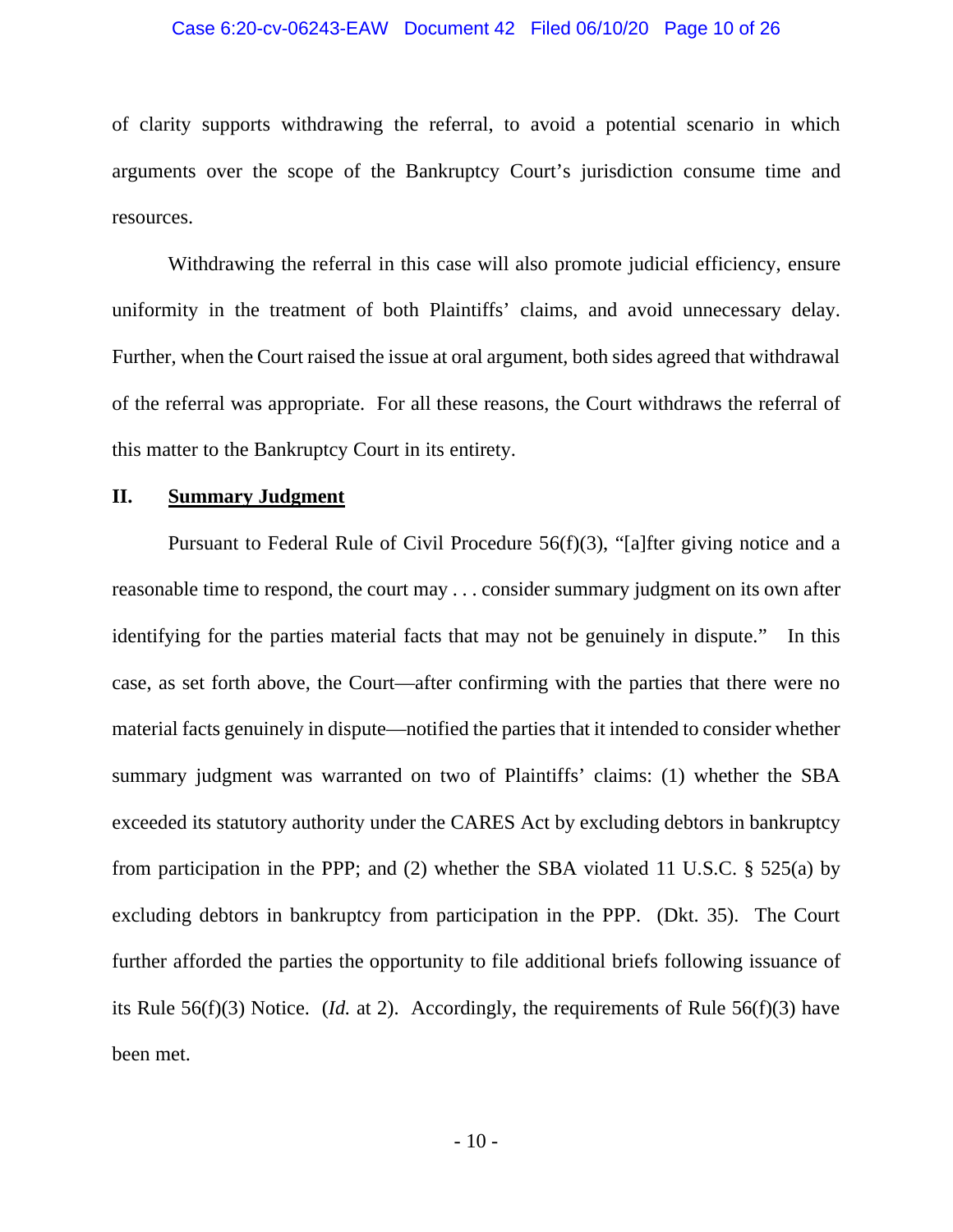# Case 6:20-cv-06243-EAW Document 42 Filed 06/10/20 Page 11 of 26

 "Questions of statutory construction and legislative history present legal issues that may be resolved by summary judgment." *Heublein, Inc. v. United States*, 996 F.2d 1455, 1461 (2d Cir. 1993); *see also In re Asher*, 488 B.R. 58, 64 (Bankr. E.D.N.Y. 2013) ("Because the Defendants and the Plaintiff have themselves defined the relevant issue as a question of statutory construction, this dispute is particularly well-suited for resolution by summary judgment."). Here, with respect to the two issues set forth in the Court's Rule 56(f)(3) Notice, the parties and the Court are in agreement that there are no material factual disputes and that the questions of statutory construction are dispositive. The Court accordingly resolves those questions below.

# **A. Statutory Authority Under the CARES Act**

The APA empowers courts to "hold unlawful and set aside agency action, findings, and conclusions found to be . . . in excess of statutory jurisdiction, authority, or limitations, or short of statutory right." 5 U.S.C. § 706(2)(C). Courts in the Second Circuit "evaluate challenges to an agency's interpretation of a statute that it administers within the two-step *Chevron* [*v. U.S.A, Inc. v. NRDC*, 467 U.S. 837 (1984)] deference framework." *Catskill Mountains Chapter of Trout Unlimited, Inc. v. E.P.A.*, 846 F.3d 492, 507 (2d Cir. 2017), *cert. denied sub nom. New York v. E.P.A*., 138 S. Ct. 1164 (2018), and *cert. denied sub nom. Riverkeeper, Inc. v. E.P.A*., 138 S. Ct. 1165 (2018). At step one, the Court asks whether the relevant statutory language is "silent or ambiguous" regarding the issue at hand. *Id*. (quoting *Chevron*, 467 U.S. at 843). At step two, the Court askes "whether the agency's answer is based on a permissible construction of the statute at issue . . . *i.e.*, if it is not arbitrary, capricious, or manifestly contrary to the statute." *Id*. (quotations and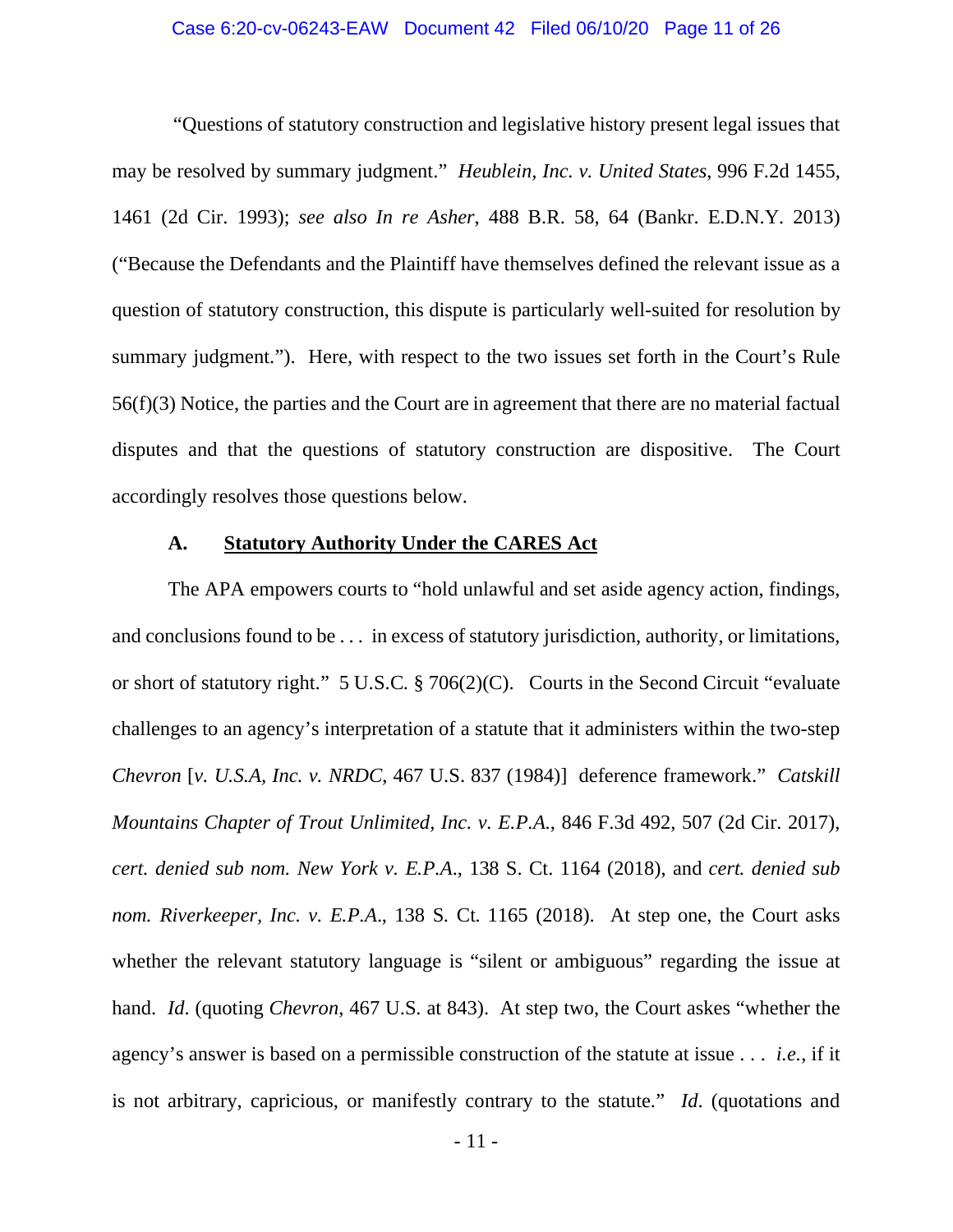#### Case 6:20-cv-06243-EAW Document 42 Filed 06/10/20 Page 12 of 26

citations omitted). If the agency's interpretation is permissible, the Court will accord it deference "so long as it is supported by a reasoned explanation, and so long as the construction is a reasonable policy choice for the agency to make." *Id*. (quotation omitted). "If the intent of Congress is clear, that is the end of the matter; for the court, as well as the agency, must give effect to the unambiguously expressed intent of Congress." *Chevron*, 467 U.S. at 842-43 (footnote omitted).

 Here, Plaintiffs argue that the exclusion of debtors in bankruptcy from participation in the PPP contravenes Congress' clear, unambiguous intent as reflected in the CARES Act. (Dkt. 18 at 12-14). This argument has been accepted by other federal courts. For example, the *DV Diamond* court held that, in enacting the CARES Act, "Congress ... establish[ed] only two criteria for PPP loan guarantee eligibility and provid[ed] that *any* business concern *shall* be eligible for a PPP loan guarantee if it met those criteria." 2020 WL 2315880, at  $*1$  (citations and alterations omitted). Those two criteria are purportedly derived from § 1102(a)(36)(D)(i)(I) of the CARES Act, which provides as follows:

During the covered period, in addition to small business concerns, any business concern, nonprofit organization, veterans organization, or Tribal business concern described in section  $657a(b)(2)(C)$  of this title shall be eligible to receive a covered loan if the business concern, nonprofit organization, veterans organization, or Tribal business concern employs not more than the greater of--

(I) 500 employees; or

(II) if applicable, the size standard in number of employees established by the Administration for the industry in which the business concern, nonprofit organization, veterans organization, or Tribal business concern operates.

15 U.S.C. § 636(a)(36)(D)(i). Thus, according to this reasoning, so long as a business satisfies the two criteria identified in this section (*i.e.*, (1) during the covered period (2) it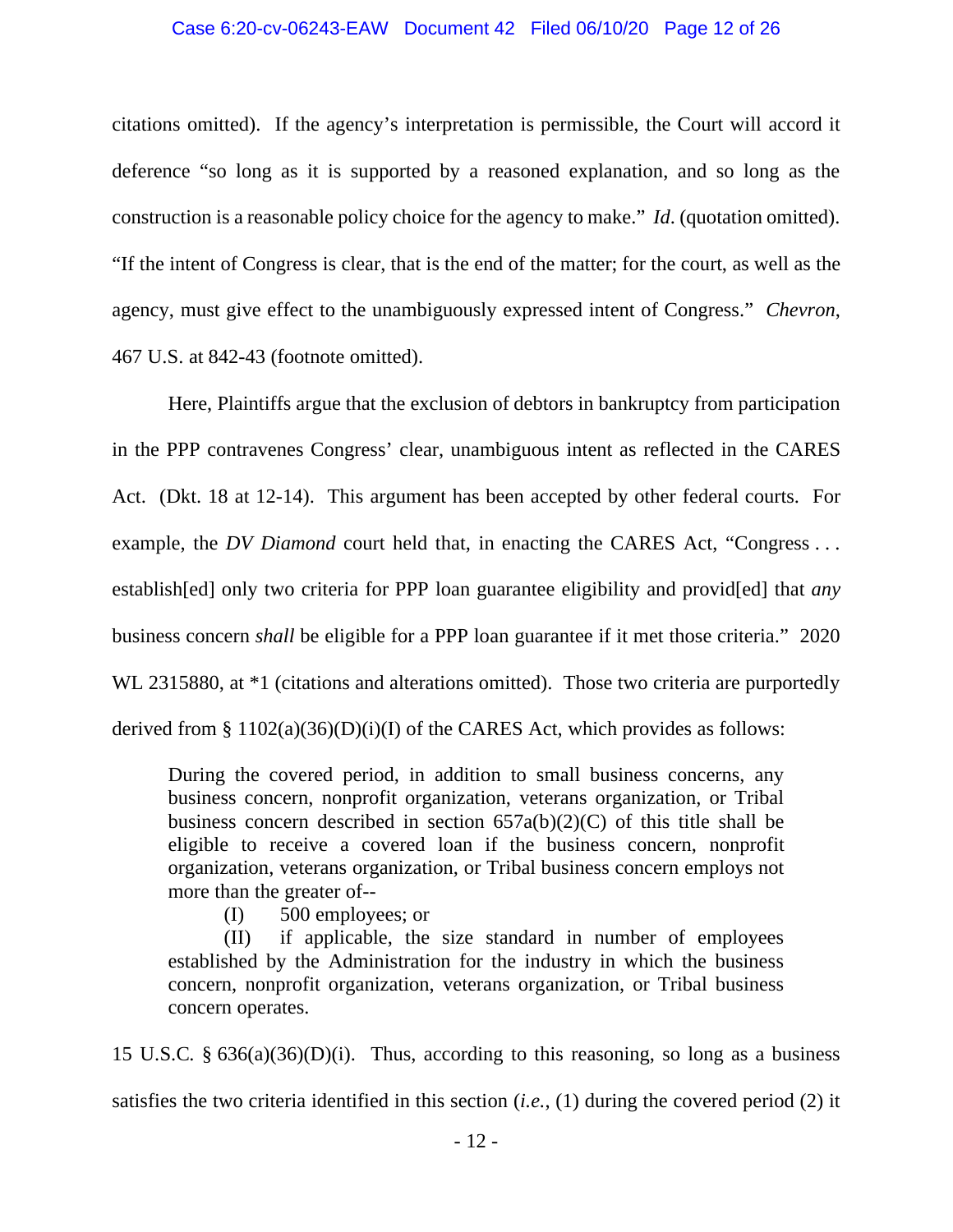# Case 6:20-cv-06243-EAW Document 42 Filed 06/10/20 Page 13 of 26

must have less than 500 employees or less than the size standard in number of employees established by the Administration for the industry in which the business operates), then the business qualifies for loan guarantee eligibility under the PPP. *DV Diamond*, 2020 WL 2315880, at \*10.

 The reasoning employed by the *DV Diamond* court, among others, is not unpersuasive on its face. As the *DV Diamond* court noted, the Supreme Court has held that, "the word 'any' naturally carries an expansive meaning" and "[w]hen used (as here) with a singular noun in affirmative contexts, the word 'any' ordinarily refers to a member of a particular group or class without distinction or limitation and in this way implies *every* member of the class or group." *SAS Inst., Inc. v. Iancu*, 138 S. Ct. 1348, 1354 (2018) (citations, quotations, and original alterations omitted); *see DV Diamond*, 2020 WL 2315880, at \*10. In other words, the argument goes, when Congress says "any business concern, nonprofit organization, veterans organization, or Tribal business concern," it means any.

 However, "[i]n making the threshold determination under *Chevron*, a reviewing court should not confine itself to examining a particular statutory provision in isolation." *Nat'l Ass'n of Home Builders v. Defs. of Wildlife*, 551 U.S. 644, 666 (2007) (quotation omitted). To the contrary, "[i]t is a fundamental canon of statutory construction that the words of a statute must be read in their context and with a view to their place in the overall statutory scheme." *Id*. (quotation omitted). And in this case, when examined in the context of the statutory scheme as a whole, it becomes clear that 15 U.S.C.  $\S$  636(a)(36)(D)(i) is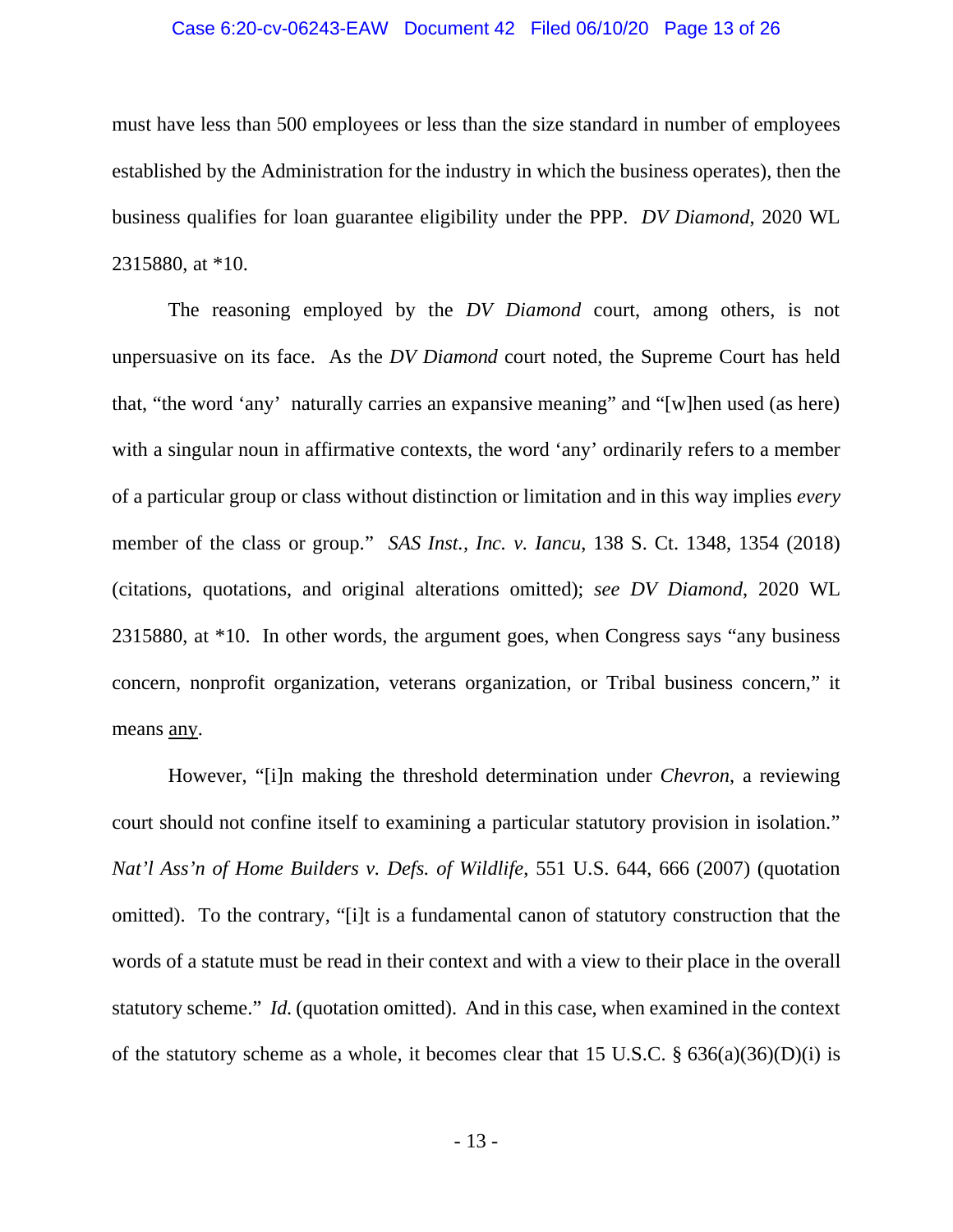## Case 6:20-cv-06243-EAW Document 42 Filed 06/10/20 Page 14 of 26

properly understood not as setting forth the exclusive criteria for participation in the PPP, but merely as expanding the size limitations that would otherwise have been in place.

 The PPP is "administered by the SBA under Section 7(a) of the Small Business Act." *Camelot Banquet Rooms*, 2020 WL 2088637, at \*2. Under normal circumstances, loans under Section 7(a) are available only to "small business concerns," as defined in applicable SBA regulations. *See* 15 U.S.C. § 632(a)(1); *id.* § 636(a); *see, e.g.*, How Does SBA Define "Business Concern or Concern"?, 13 C.F.R. § 121.105 (2005). In establishing the PPP, Congress expanded the size restrictions found in those regulations to allow larger businesses to qualify for participation. *See* 15 U.S.C. § 636(a)(36)(D)(i) (providing that larger businesses are eligible for PPP participation "in addition to small business concerns"). However, the Court disagrees with Plaintiffs that in expanding the size restrictions, Congress unambiguously provided that there could be no other eligibility criteria. *See Schuessler*, 2020 WL 2621186, at \*11 (Bankr. E.D. Wis. May 22, 2020) ("Given . . . the speed with which Congress adopted the CARES Act and wanted funds to be disbursed in the light of the pandemic, it is understandable that Congress did not spell out in the statute all requirements for PPP participation. Instead, Congress entrusted the details to the SBA, engrafting the PPP on to the SBA's existing section 7(a) lending program, and giving the SBA emergency rulemaking authority.").

 Other provisions of the CARES Act clearly anticipate the existence of additional eligibility criteria. For example,  $\S 1102(a)(36)(D)(ii)(I)$  of the CARES Act provides that "[d]uring the covered period, individuals who operate under a sole proprietorship or as an independent contractor and eligible self-employed individuals shall be eligible to receive a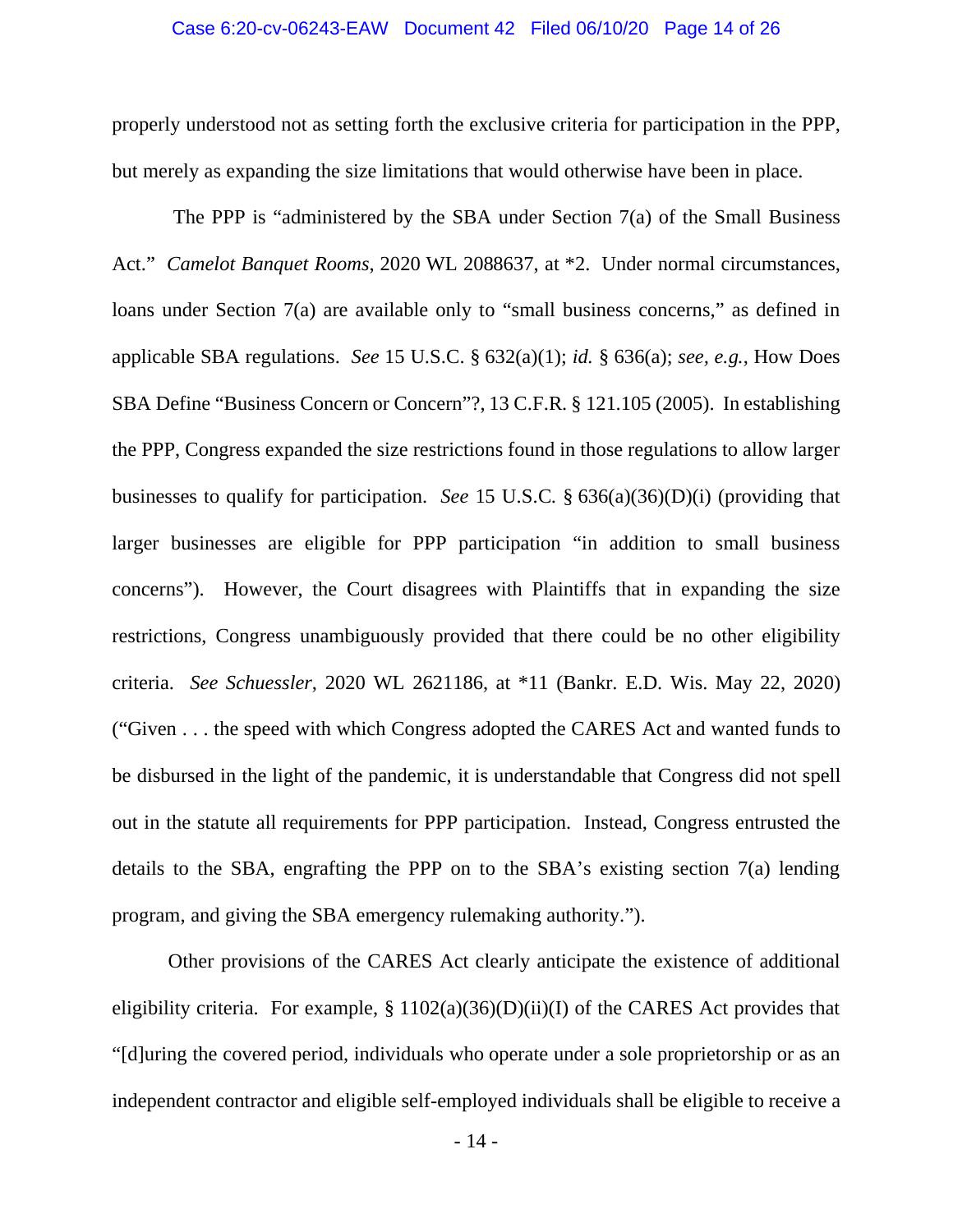covered loan." 15 U.S.C.  $\S$  636(a)(36)(D)(ii)(I). Further,  $\S$  1102(a)(36)(I) of the CARES Act waives the requirement that a small business concern be unable to obtain credit elsewhere in order to be eligible for a covered loan. 15 U.S.C. § 636(a)(36)(I). These waivers of otherwise applicable eligibility requirements would be superfluous if, in fact, § 1102(a)(36)(D)(i) unambiguously eliminated any requirement beyond size. It is "one of the most basic interpretive canons . . . that a statute should be construed so that effect is given to all its provisions, so that no part will be inoperative or superfluous, void or insignificant." *Corley v. United States*, 556 U.S. 303, 314 (2009) (quotation and original alterations omitted).

 Moreover, as Defendants correctly point out, in interpreting statutes the Court must be mindful that "Congress . . . does not alter the fundamental details of a regulatory scheme in vague terms or ancillary provisions—it does not, one might say, hide elephants in mouseholes." *Whitman v. Am. Trucking Ass'ns*, 531 U.S. 457, 468 (2001). In this case, in issuing loans under Section 7(a), the SBA is statutorily required to ensure such loans "shall be of such sound value or so secured as reasonably to assure repayment." 15 U.S.C. § 636(a)(6). "[N]either the CARES Act nor the PPP expressly state that the SBA cannot consider creditworthiness of potential PPP borrowers or that it is relieved from its obligation to assure that all loans made under § 636(a) be of sound value to assure repayment." *Henry Anesthesia Assocs. LLC* v. *Carranza*, No. 19-64159-LRC, 2020 WL 3002124, at \*9 (Bankr. N.D. Ga. June 4, 2020) (quotations and original alteration omitted). The Court will not presume that simply by using the phrase "any business" concern in one part of the CARES Act, Congress meant to implicitly eliminate the long-standing statutory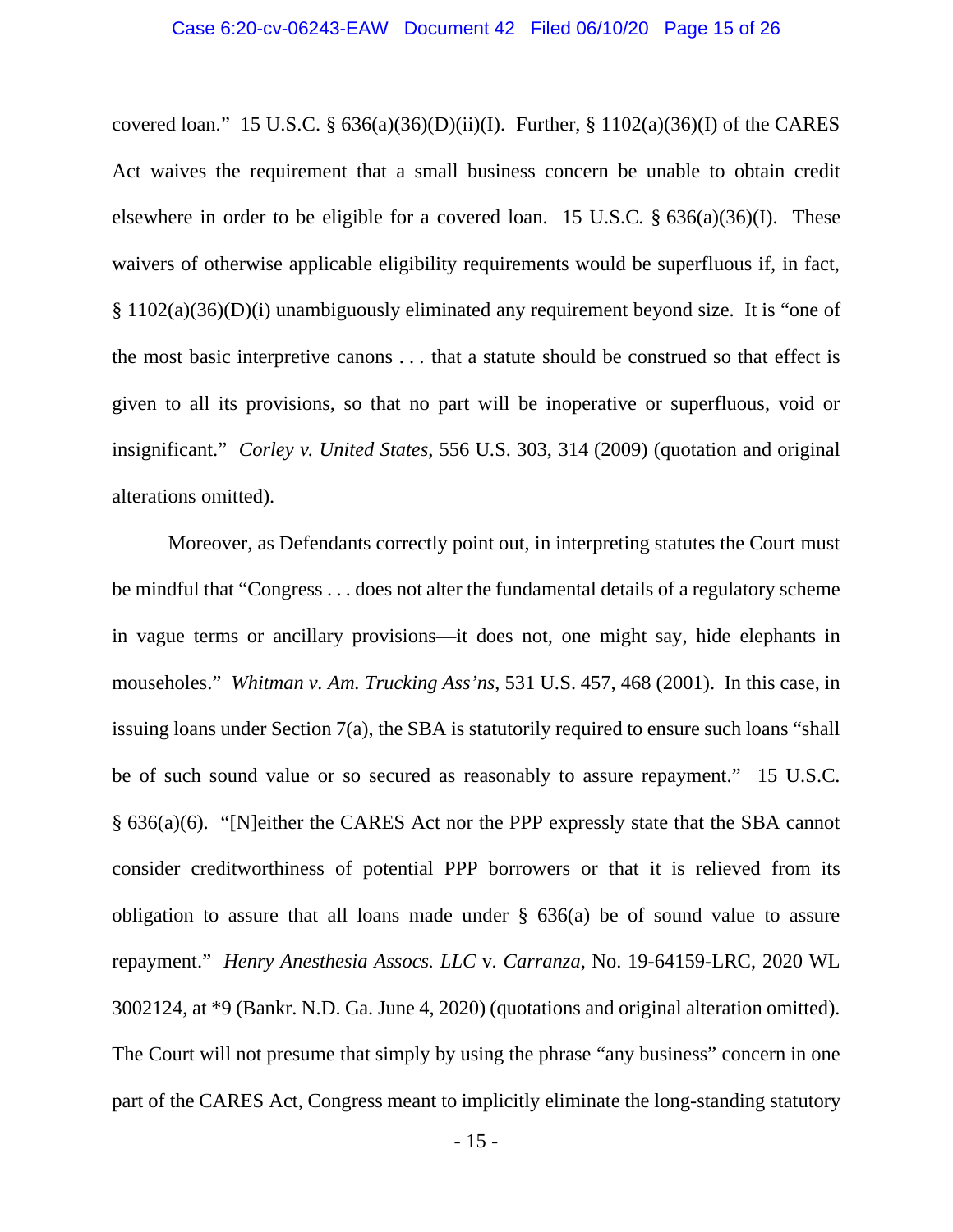#### Case 6:20-cv-06243-EAW Document 42 Filed 06/10/20 Page 16 of 26

requirements for Section 7(a) loans. *See Jones v. United States*, 526 U.S. 227, 234 (1999)

("Congress is unlikely to intend any radical departures from past practice without making

a point of saying so.").

Plaintiffs have also argued that the bankruptcy exclusion is inconsistent with

§ 1102(a)(2) of the CARES Act, which provides as follows:

# BORROWER REQUIREMENTS.—

(i) CERTIFICATION.—An eligible recipient applying for a covered loan shall make a good faith certification—

(I) that the uncertainty of current economic conditions makes necessary the loan request to support the ongoing operations of the eligible recipient;

(II) acknowledging that funds will be used to retain workers and maintain payroll or make mortgage payments, lease payments, and utility payments;

(III) that the eligible recipient does not have an application pending for a loan under this subsection for the same purpose and duplicative of amounts applied for or received under a covered loan; and

(IV) during the period beginning on February 15, 2020 and ending on December 31, 2020, that the eligible recipient has not received amounts under this subsection for the same purpose and duplicative of amounts applied for or received under a covered loan.

15 U.S.C. § 636(a)(36)(G). Plaintiffs contend that by setting forth these limited certification requirements, "Congress chose not to make creditworthiness—or risk of nonrepayment—a factor in determining borrower eligibility." (Dkt. 18 at 14). This argument is misplaced. Section 1102(a)(2) of the CARES Act does not establish eligibility criteria for participation in the PPP—to the contrary, the use of the phrase "[a]n eligible recipient"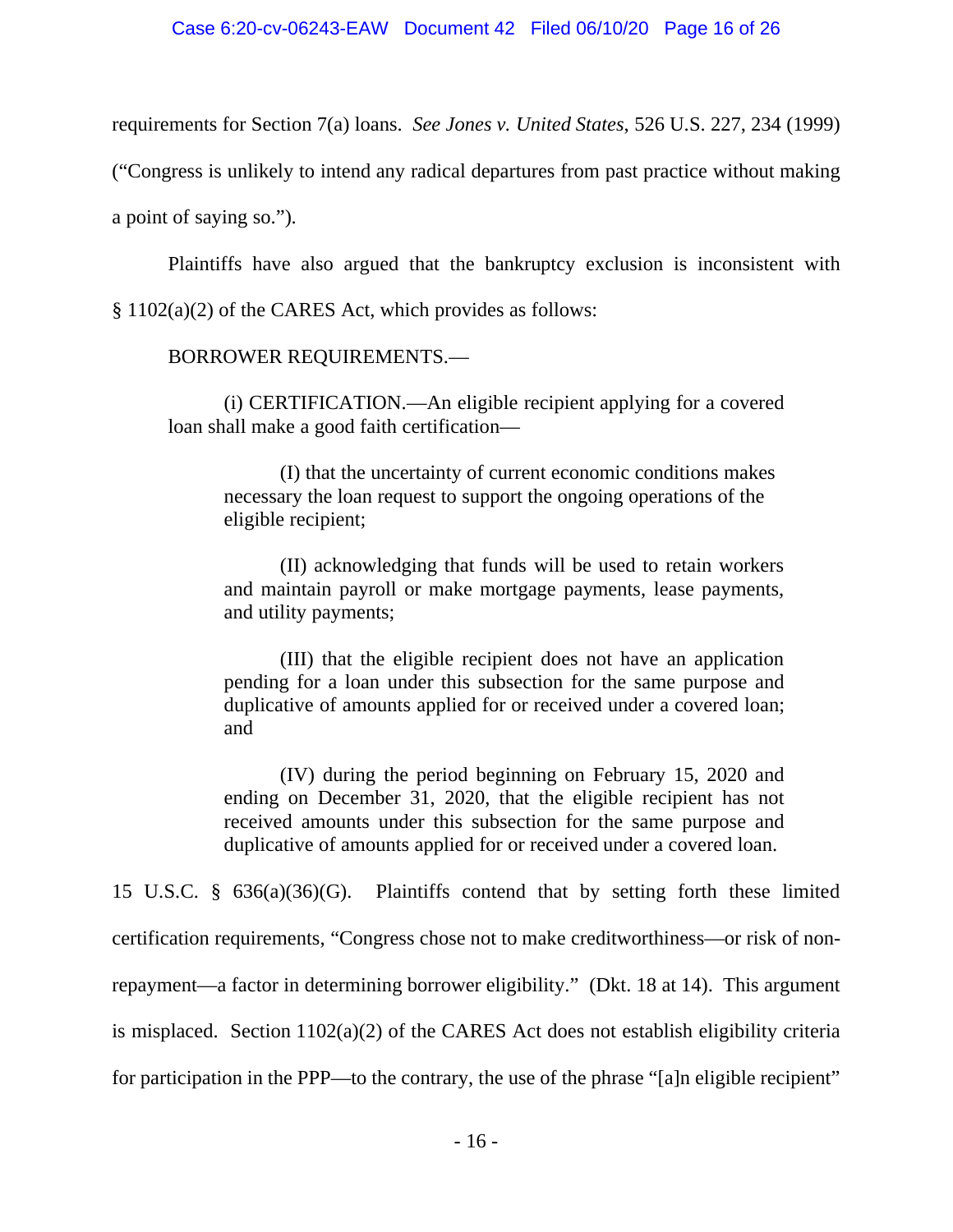# Case 6:20-cv-06243-EAW Document 42 Filed 06/10/20 Page 17 of 26

presupposes that eligibility has already otherwise been ascertained. Nothing in § 1102(a)(2) addresses the issue of whether the SBA may exclude debtors in bankruptcy from participation in the PPP—instead, this section concerns the information a borrower must provide after eligibility has been determined.

 For all these reasons, the Court concludes at step one of the *Chevron* analysis that the CARES Act is silent regarding the eligibility of debtors in bankruptcy to participate in the PPP. Put differently, nothing in the CARES Act requires that a bankrupt debtor be eligible for participation in the PPP—this detail was left by Congress for determination by the SBA. *See Penobscot Valley Hosp. v. Carranza*, No. 19-10034, 2020 WL 3032939, at \*8 (Bankr. D. Me. June 3, 2020) ("Congress did not explicitly say whether debtors in bankruptcy are categorically excluded from the PPP. . . . Congress intended the SBA to fill a statutory gap and determine whether debtors in bankruptcy would be eligible for the PPP. As a result, in evaluating the APA claim, the Court proceeds to the second step of the *Chevron* framework.").

 The Court thus turns to step two of the *Chevron* analysis and asks whether the SBA's adoption of the bankruptcy exclusion was "arbitrary, capricious, or manifestly contrary to the statute. . . ." *Catskill Mountains*, 846 F.3d at 520 (quotation omitted). As a threshold issue, the Court notes that the inquiry into arbitrariness at *Chevron* step two is distinct from the inquiry into arbitrariness under  $\S 706(2)(A)$  of the APA, which allows a court to set aside agency action that is "arbitrary, capricious, an abuse of discretion, or otherwise not in accordance with law." 5 U.S.C. § 706(2)(A). As the Second Circuit has explained, "the standard for evaluating agency action under APA § 706(2)(A) [is] set forth in *Motor*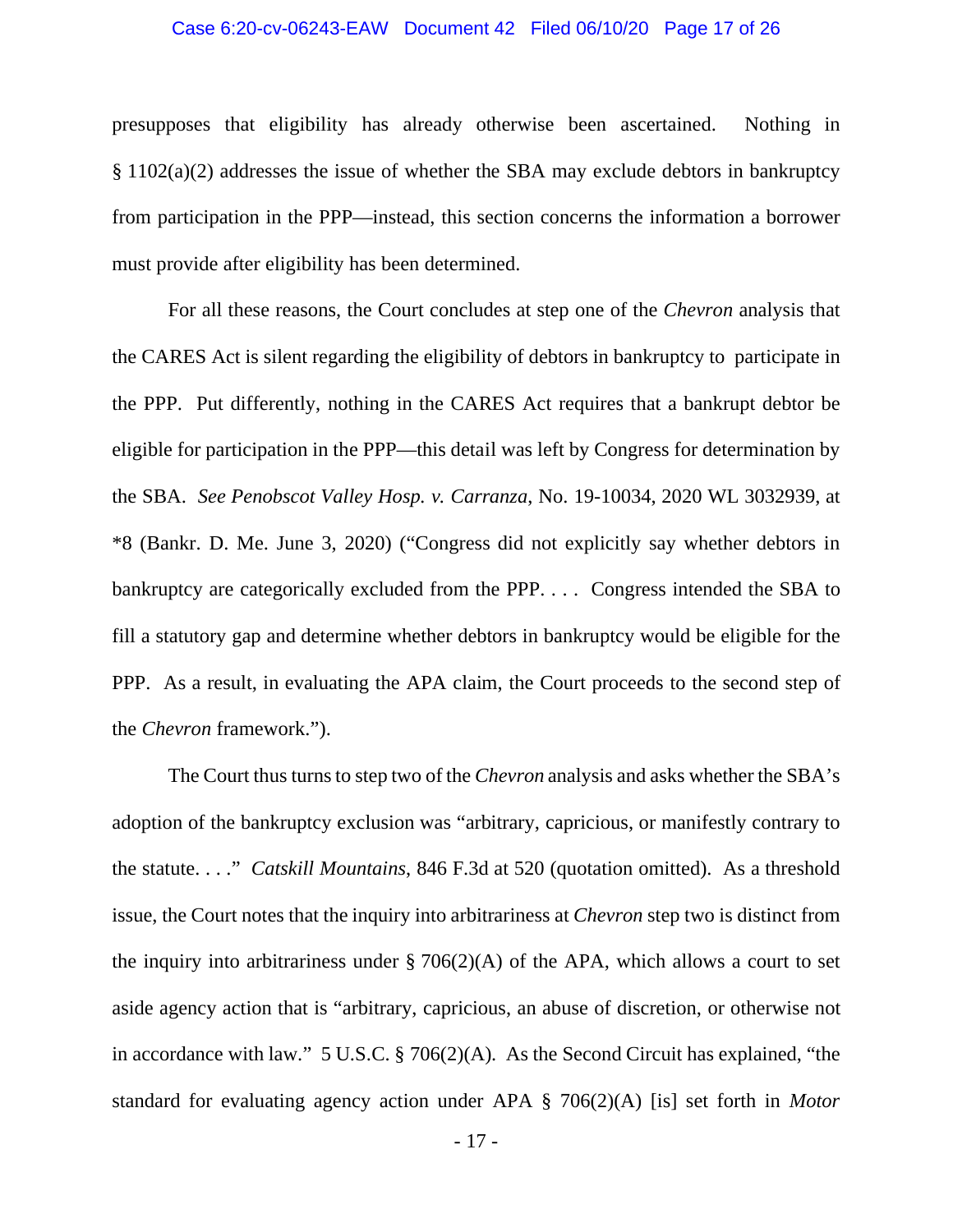# Case 6:20-cv-06243-EAW Document 42 Filed 06/10/20 Page 18 of 26

*Vehicle Manufacturers Association v. State Farm Mutual Automobile Insurance Company*, 463 U.S. 29 (1983) ('State Farm')" and entails "a much stricter and more exacting review of the agency's rationale and decisionmaking process than the Chevron Step Two standard." *Catskill Mountains*, 846 F.3d at 521. "*State Farm* is used to evaluate whether a rule is procedurally defective as a result of flaws in the agency's decisionmaking process" while "*Chevron*, by contrast, is generally used to evaluate whether the conclusion reached as a result of that process—an agency's interpretation of a statutory provision it administers—is reasonable." *Id*.

While Plaintiffs have brought a challenge to the SBA's adoption of the bankruptcy exclusion pursuant to  $\S$  706(2)(A), the Court expressly stated in its Rule 56(f)(3) Notice that it was not considering summary judgment as to this claim. (*See* Dkt. 35). The Court has instead limited its summary judgment inquiry into whether the bankruptcy exclusion is arbitrary and capricious as that phrase is used at *Chevron* step two—that is, whether "it is not supported by a reasoned explanation." *Catskill Mountains*, 846 F.3d at 521.

 The SBA has offered a reasoned explanation for the bankruptcy exclusion. As set forth in its papers, under normal circumstances, the SBA fulfills is statutory mandate to ensure that Section 7(a) loans are of sound value by performing individual credit reviews. (Dkt. 24 at 27). However, in order to ensure that PPP loans are processed expeditiously, as the CARES Act clearly intended, the SBA decided to streamline processing by imposing a bright line exclusion of debtors in bankruptcy. (*Id*.). The SBA explained in the Fourth Interim Rule that it had adopted this bright line rule because it had determined that "providing PPP loans to debtors in bankruptcy would present an unacceptably high risk of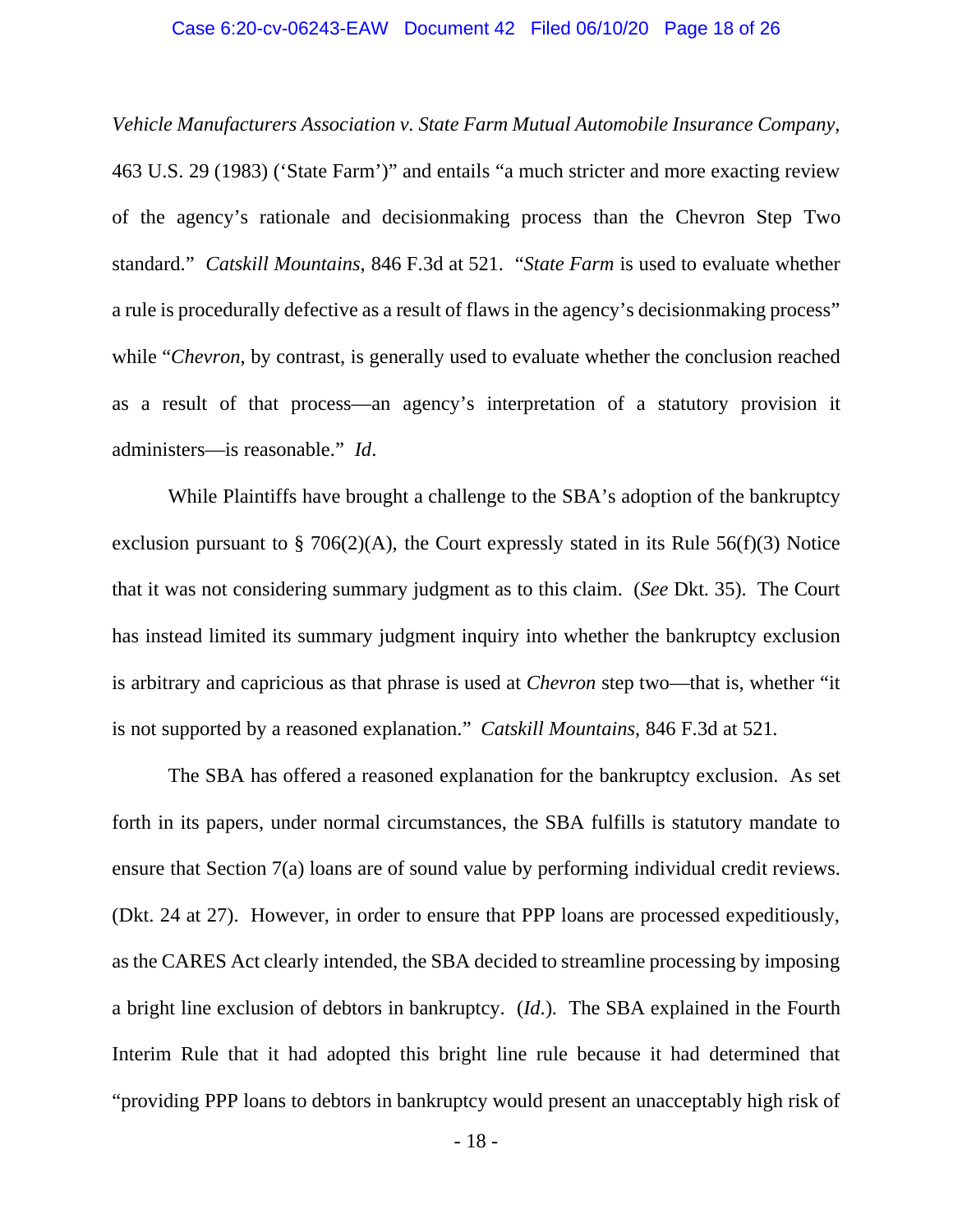# Case 6:20-cv-06243-EAW Document 42 Filed 06/10/20 Page 19 of 26

an unauthorized use of funds or non-repayment of unforgiven loans." 85 Fed. Reg. at 23451. Regardless of the Court's view of the soundness of this determination as a matter of policy, it is sufficiently reasoned that the Court must defer thereto. *See Penobscot Valley Hosp.*, 2020 WL 3032939, at \*9 ("The SBA's bankruptcy exclusion was a reasonable effort to accommodate the conflicting policies committed to the SBA's care, and one that Congress might reasonably have sanctioned.").

 For all these reasons, the Court finds as a matter of law that the SBA did not exceed its statutory authority in adopting the bankruptcy exclusion and grants summary judgment to Defendants as to Plaintiffs' request for a declaratory judgment to the contrary.

# **B. Compliance with 11 U.S.C. § 525(a)**

 The Court turns next to Plaintiffs' claim that the SBA's adoption of the bankruptcy exclusion violated 11 U.S.C. § 525(a). Section § 525(a) provides in relevant part that "a governmental unit may not deny . . . a license, permit, charter, franchise, or other similar grant to" a bankruptcy debtor. 11 U.S.C. § 525(a). "Section 525(a) evolved from *Perez v. Campbell*, 402 U.S. 637 (1971), a seminal bankruptcy case in which the Supreme Court struck down a state statute that withheld driving privileges from debtors who failed to satisfy motor-vehicle-related tort judgments against them, even if the judgments were discharged under bankruptcy law." *In re Stoltz*, 315 F.3d 80, 87 (2d Cir. 2002).

The Second Circuit has held  $\S$  525(a) "does not promise protection against consideration of the prior bankruptcy in post-discharge credit arrangements" and that Congress did not intend to extend its protections "to cover loans or other forms of credit." *In re Goldrich*, 771 F.2d 28, 30 (2d Cir. 1985) (holding that § 525(a) did not extend to

- 19 -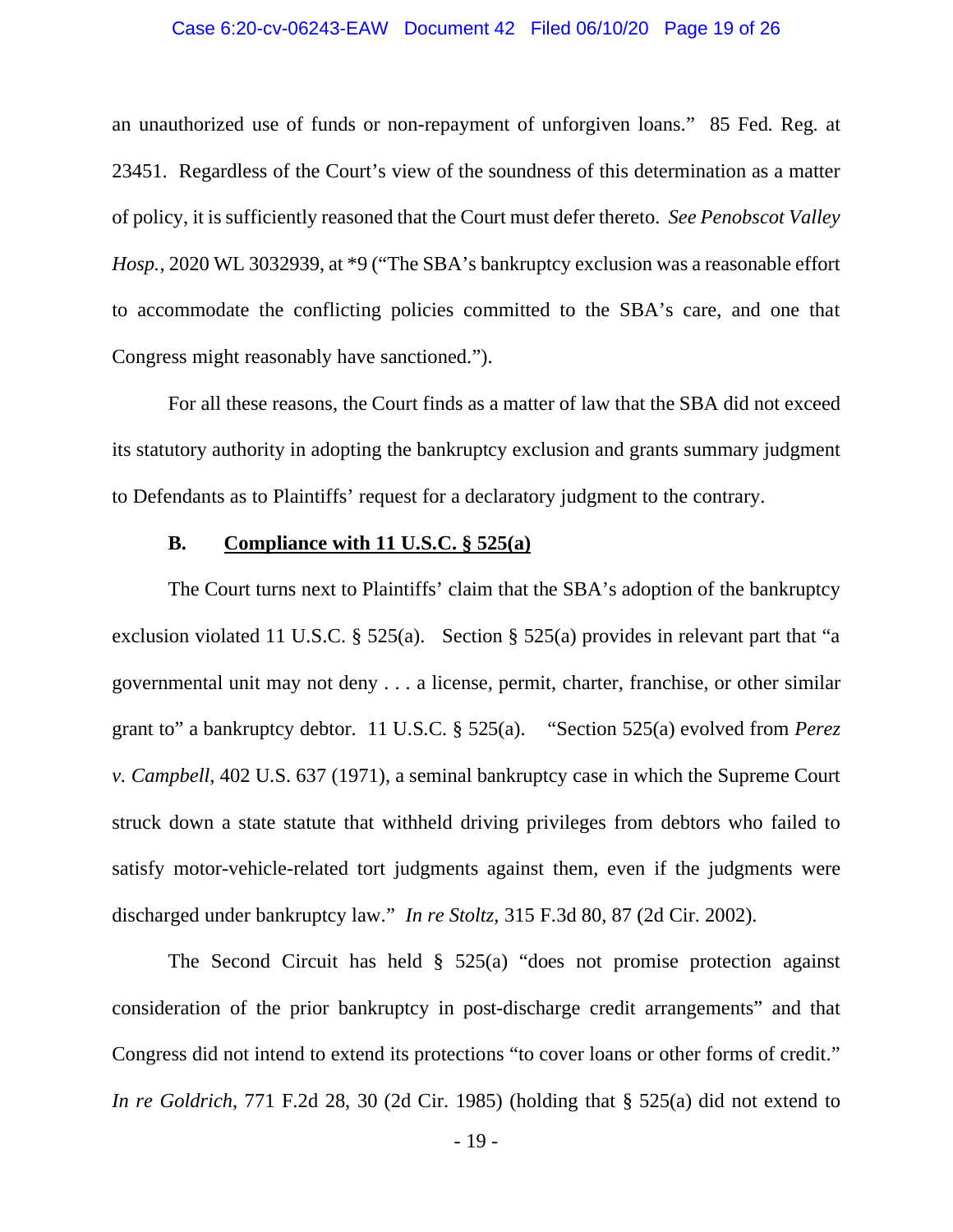#### Case 6:20-cv-06243-EAW Document 42 Filed 06/10/20 Page 20 of 26

student loans)<sup>4</sup>; *see also Watts v. Pa. Hous. Fin. Co.*, 876 F.2d 1090, 1093 (3d Cir. 1989) (finding that § 525(a) did not extend to loans made under Pennsylvania's Homeowner's Emergency Mortgage Assistance Program).

 Plaintiffs argue that a PPP loan is not a true loan, but should instead be understood as a grant. The Court disagrees. While it is true that a loan issued as part of the PPP is eligible for forgiveness if certain criteria are met, "[t]he existence of favorable terms and a unique feature (namely, forgiveness under specified circumstances) does not change the character of what the [Plaintiffs] want[] to obtain: a loan that might be forgiven by the lender." *Penobscot Valley Hosp.*, 2020 WL 3032939, at \*11; *see also Schuessler*, 2020 WL 2621186, at  $*9$  ("The record is clear that Congress created the PPP as an amendment to the SBA's pre-existing *loan* program and both the statute and agency regulations refer to the funds distributed as 'loans.' The PPP loans are made through private lenders and participants sign promissory notes, subject to SBA guarantees. While it is certainly true that Congress created the program to make the funds readily available, even where market

<sup>4</sup> Subsequent to the Second Circuit's decision in *In re Goldrich*, Congress, as part of the Bankruptcy Reform Act of 1994, enacted 11 U.S.C. § 525(c), which states that "[a] governmental unit that operates a student grant or loan program and a person engaged in a business that includes the making of loans guaranteed or insured under a student loan program may not deny a student grant, loan, loan guarantee, or loan insurance to a person that is or has been a debtor under this title or a bankrupt or debtor under the Bankruptcy Act, or another person with whom the debtor or bankrupt has been associated, because the debtor or bankrupt is or has been a debtor under this title or a bankrupt or debtor under the Bankruptcy Act, has been insolvent before the commencement of a case under this title or during the pendency of the case but before the debtor is granted or denied a discharge, or has not paid a debt that is dischargeable in the case under this title or that was discharged under the Bankruptcy Act." Congress' decision to expressly address student loans in § 525(c) confirms that loans in general do not fall within the purview of § 525(a).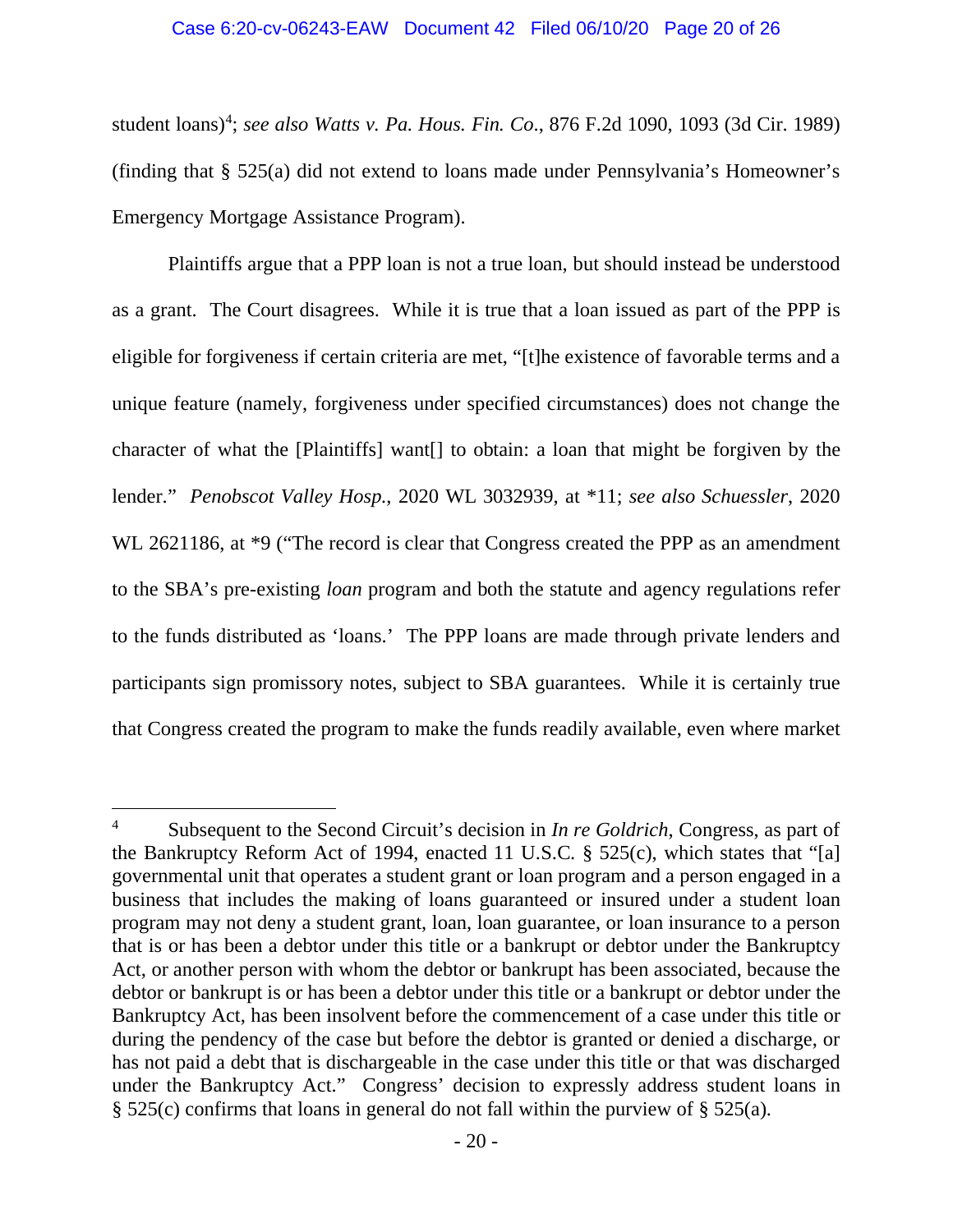# Case 6:20-cv-06243-EAW Document 42 Filed 06/10/20 Page 21 of 26

loans would not be, and the SBA has adopted regulations allowing the loans to be made with little-to-no underwriting, these attributes do not alter the fact that the program results in an actual loan. It is also true that Congress provided for loan forgiveness if the funds are used in certain ways, but the loan forgiveness is just that—it is a *loan* forgiveness. Moreover, forgiveness is conditioned on future events; if a recipient fails to use the funds in one of the delineated ways, the recipient must pay back the loan.").

 The Court further finds that even if PPP loans were properly characterized as "grants," they are not grants that are similar to a license, permit, charter, or franchise. The Second Circuit has held that the "common qualities of the property interests protected under section  $525(a)$ ... are that these property interests are unobtainable from the private sector and essential to a debtor's fresh start." *In re Stoltz*, 315 F.3d at 90 (finding public housing lease falls within the ambit of  $\S$  525(a)). "The exclusion of persons involved in bankruptcy from the PPP does not conflict with the fresh start or otherwise frustrate the operation of the Bankruptcy Code" and is "not similar to denying a debtor a license to operate in his chosen field and thereby denying the debtor the opportunity to pursue economic betterment." *Penobscot Valley Hosp.*, 2020 WL 30302939, at \*14; *see also Henry Anesthesia Assocs.*, 2020 WL 3002124, at \*7 ("Through the PPP, the government agrees to guarantee loans for eligible borrowers, and agrees to forgive those loans if certain conditions are met. However, no legislative authority is required to contract for a loan, a loan guarantee, or even forgiveness of a loan, and all of these transactions can be obtained in the private market."). Participation in the PPP bears no resemblance to any of the property interests enumerated in § 525(a).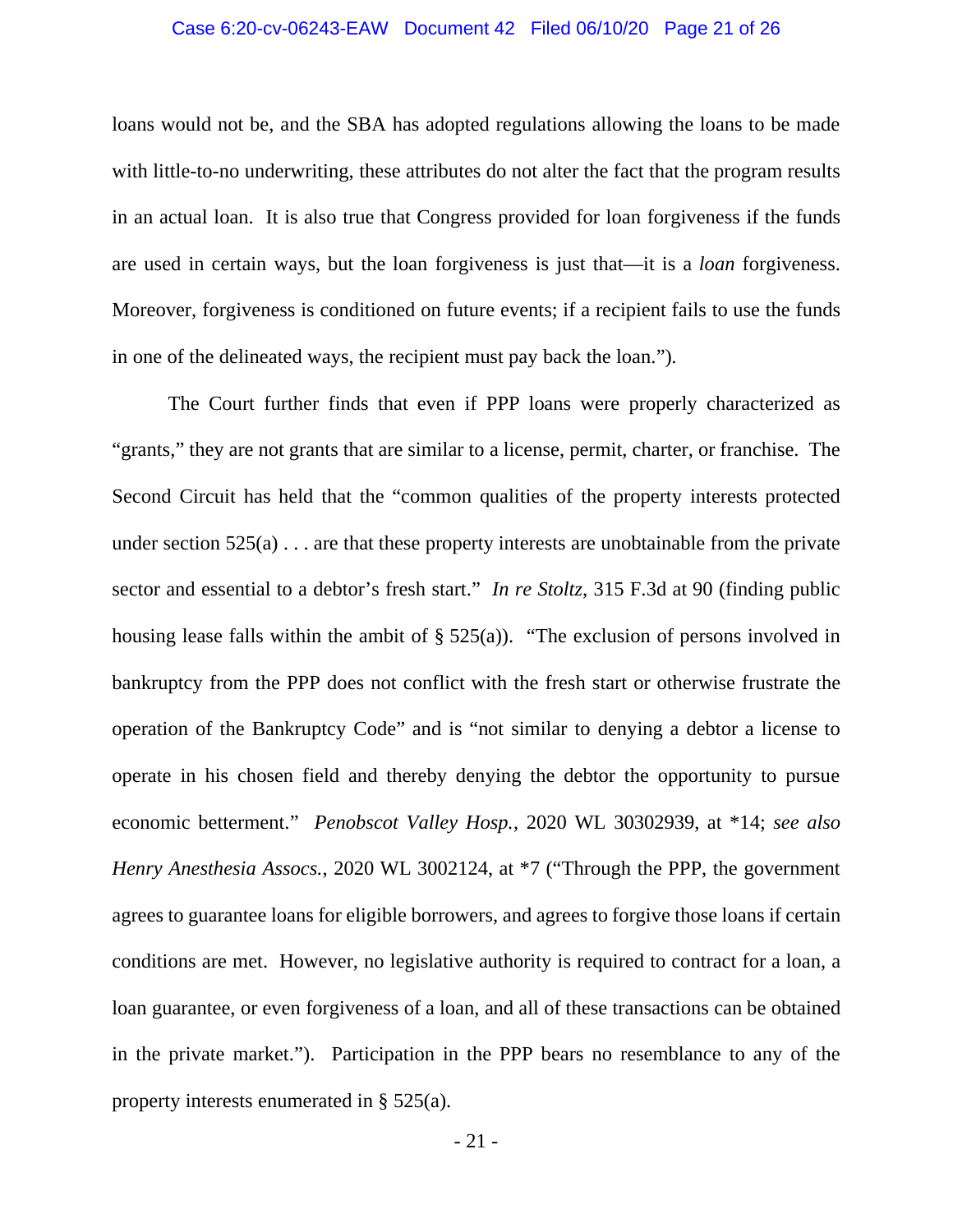For the reasons set forth above, the Court finds that the SBA did not run afoul of § 525(a) in adopting the bankruptcy exclusion. Accordingly, the Court grants summary judgment to Defendants as to Plaintiffs' request for a declaratory judgment to that effect.

# **III. Motion for Preliminary Injunction**

 The Court turns next to Plaintiffs' amended motion for a preliminary injunction. As a result of the Court's conclusions as to Plaintiffs' claims that the SBA exceeded its statutory authority under the CARES Act and violated § 525(a) in adopting the bankruptcy exclusion, the only claim that could potentially warrant entry of a preliminary injunction is Plaintiffs' claim that the SBA's actions were arbitrary and capricious pursuant to § 706(2)(A) of the APA. The Court concludes for the reasons that follow that Plaintiffs have not demonstrated their entitlement to a preliminary injunction with respect to this claim.

# **A. Legal Standard**

The standard for a preliminary injunction in the Second Circuit is as follows:

In general, district courts may grant a preliminary injunction where a plaintiff demonstrates irreparable harm and meets one of two related standards: either (a) a likelihood of success on the merits, or (b) sufficiently serious questions going to the merits of its claims to make them fair ground for litigation, plus a balance of the hardships tipping decidedly in favor of the moving party.

*Otoe-Missouria Tribe of Indians v. N.Y. State Dep't of Fin. Servs.*, 769 F.3d 105, 110 (2d Cir. 2014) (quotations omitted). However, "[a] plaintiff cannot rely on the fair-groundfor-litigation alternative to challenge governmental action taken in the public interest pursuant to a statutory or regulatory scheme." *Id*. (quotations omitted). In this context, the phrase "in the public interest" does not call upon the Court to make a value judgment, *see*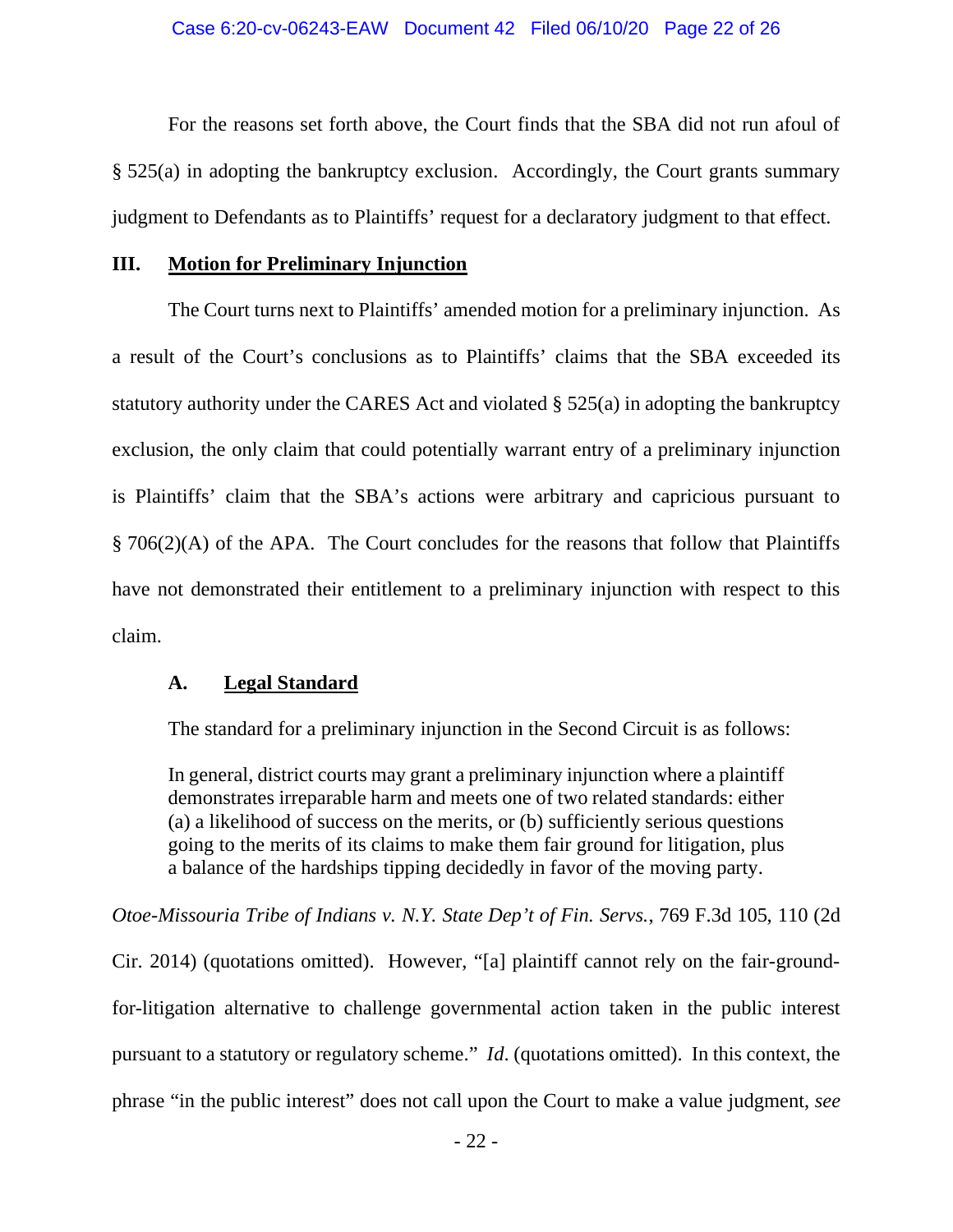*Able v. United States*, 44 F.3d 128, 131 (2d Cir. 1995) (applying higher standard in lawsuit challenging the military's "Don't Ask, Don't Tell" policy after finding "it is inappropriate for this court to substitute its own determination of the public interest for that arrived at by the political branches, whether or not there may be doubt regarding the wisdom of their conclusion"), and the higher standard applies even if the party requesting a preliminary injunction or temporary restraining order "seeks to vindicate a sovereign or public interest," *Oneida Nation of N.Y. v. Cuomo*, 645 F.3d 154, 164 (2d Cir. 2011). The relevant inquiry is whether the governmental policy at issue was "implemented through legislation or regulations developed through presumptively reasoned democratic processes." *Able*, 44 F.3d at 131. Here, Plaintiffs do not contest that they must satisfy the higher likelihood-ofsuccess-on-the-merits standard. (*See* Dkt. 18 at 22-23).

# **B. Sovereign Immunity**

 Defendants contend that this Court lacks the authority to issue a preliminary injunction against the SBA, because the sovereign immunity waiver in the Small Business Act provides that "no attachment, injunction, garnishment, or other similar process, mesne or final, shall be issued against the agency or its property." (Dkt. 24 at 16 (quoting 15 U.S.C. § 634(b)(1) (emphasis and alterations omitted))). Issues of sovereign immunity implicate the Court's subject matter jurisdiction, *see Hamm v. United States*, 483 F.3d 135, 137 (2d Cir. 2007), and subject matter jurisdiction is generally a "threshold issue," *Saleh v. Holder*, 84 F. Supp. 3d 135, 138 (E.D.N.Y. 2014). However, in this case there is no dispute that the Court has jurisdiction over the merits of the underlying dispute—instead, the question is only whether the Court is empowered to grant a particular form of relief on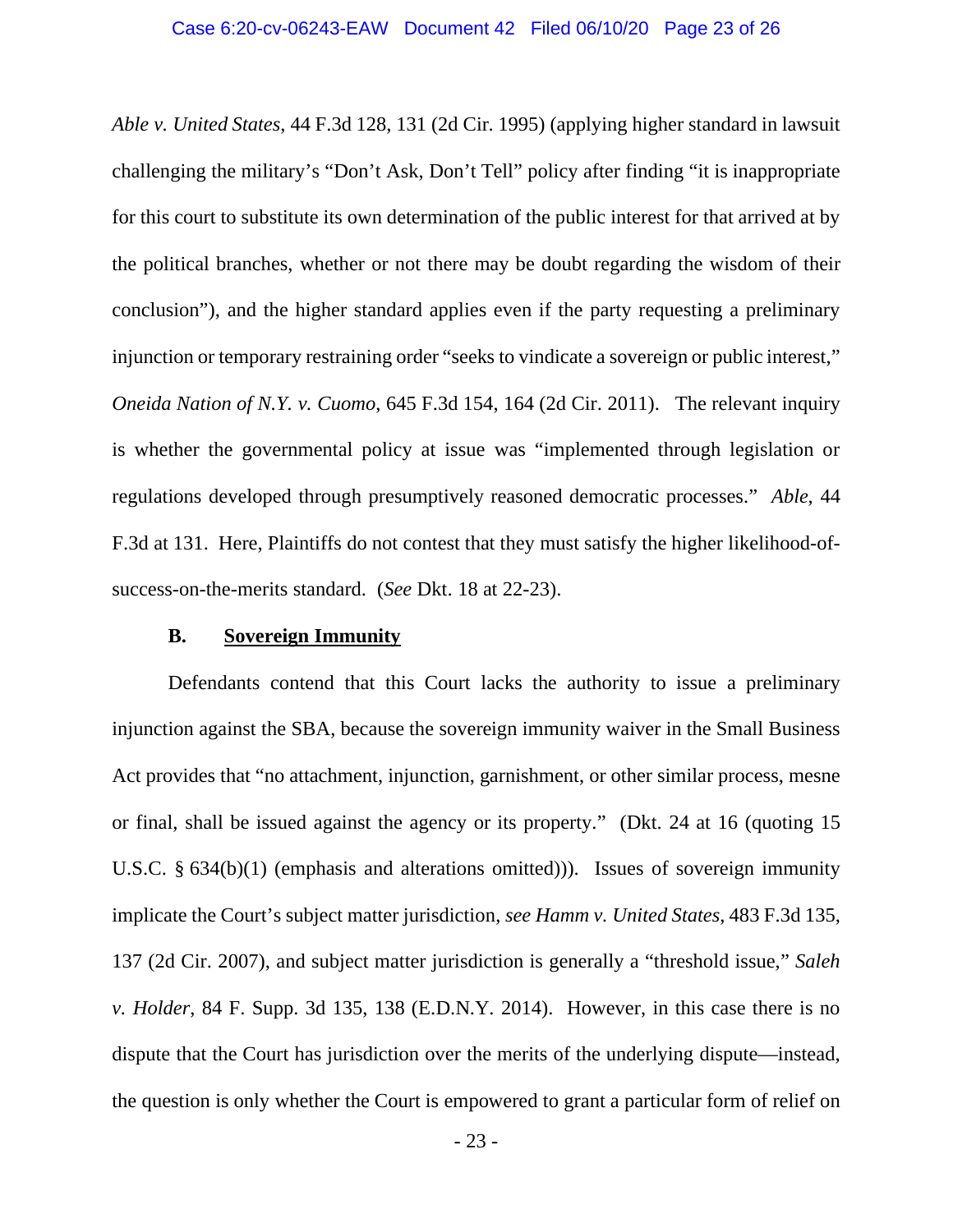a preliminary basis before that underlying dispute is resolved. Accordingly, because the Court concludes that the standard for issuance of a preliminary injunction has not been met, it need not and does not resolve this issue.

# **C. Likelihood of Success on the Merits**

In order to succeed on their claim that the SBA acted arbitrarily and capriciously as

defined in  $\S 706(2)(A)$  of the APA, Plaintiffs must show:

[T]he agency has relied on factors which Congress has not intended it to consider, entirely failed to consider an important aspect of the problem, offered an explanation for its decision that runs counter to the evidence before the agency, or is so implausible that it could not be ascribed to a difference in view or the product of agency expertise.

*State Farm*, 463 U.S. at 43. The record before the Court is devoid of evidence sufficient to find that Plaintiffs are likely to succeed on such a claim. While Plaintiffs have identified purported internal inconsistencies in the SBA's interim rules (*see* Dkt. 18 at 11-12), they have not persuasively argued that these claimed inconsistencies are so significant as to warrant setting aside the agency's actions, particularly in light of the necessarily expedited manner in which SBA was operating. On the scant factual record regarding SBA's adoption of the bankruptcy exclusion, the Court cannot conclude that Plaintiffs are likely to be able to demonstrate that the SBA acted arbitrarily and capriciously.

# **D. Irreparable Harm**

The Court further finds that Plaintiffs have not demonstrated that they will suffer irreparable harm in the absence of a preliminary injunction. "A showing of irreparable harm is the single most important prerequisite for the issuance of a preliminary injunction." *Faiveley Transp. Malmo AB v. Wabtec Corp*., 559 F.3d 110, 118 (2d Cir. 2009) (quotation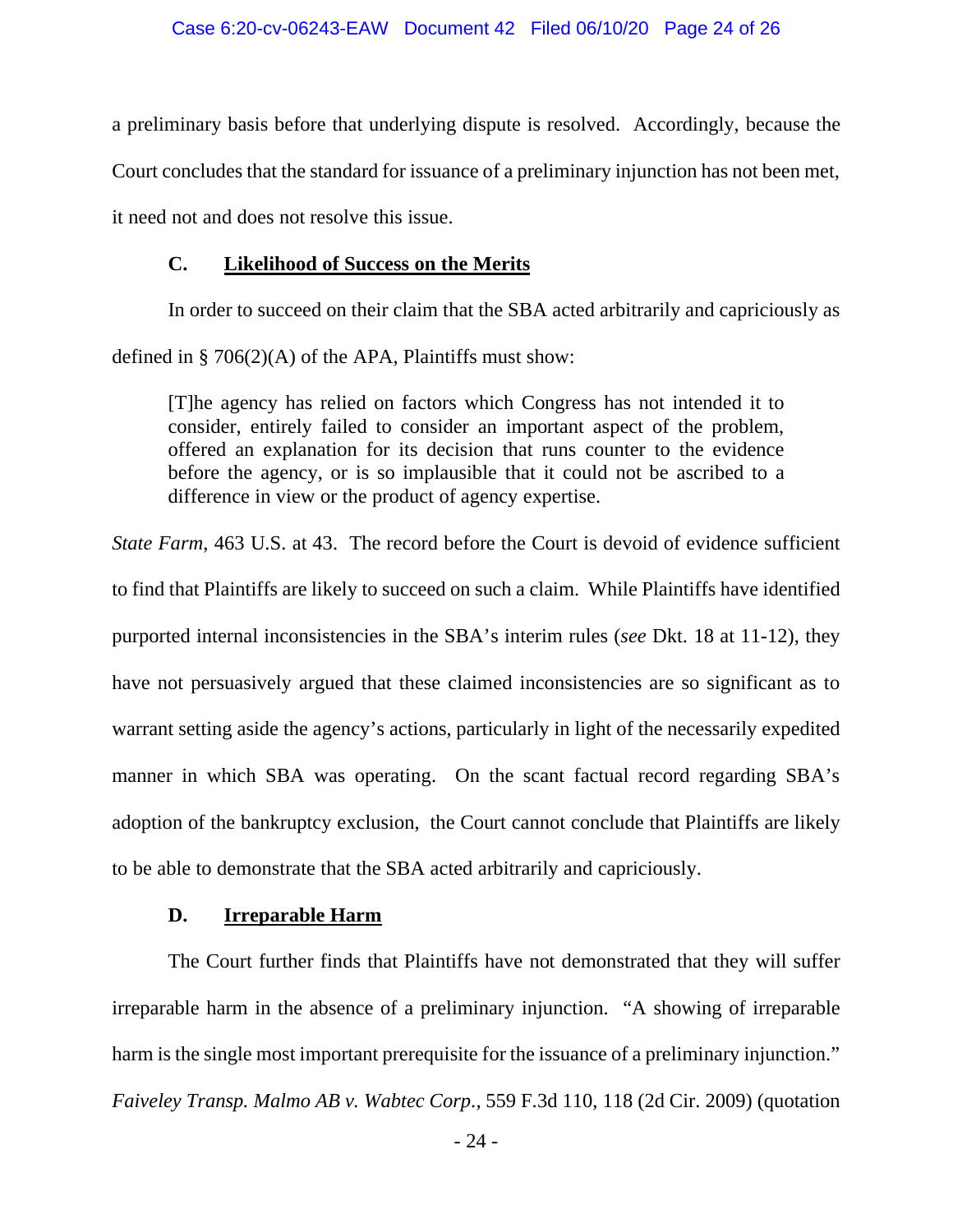# Case 6:20-cv-06243-EAW Document 42 Filed 06/10/20 Page 25 of 26

omitted). "Thus, if a party fails to show irreparable harm, a court need not even address the remaining elements of the test." *Monowise Ltd. Corp. v. Ozy Media, Inc*., No. 17-CV-8028 (JMF), 2018 WL 2089342, at \*1 (S.D.N.Y. May 3, 2018). "To establish irreparable harm, a party seeking preliminary injunctive relief must show that there is a continuing harm which cannot be adequately redressed by final relief on the merits and for which money damages cannot provide adequate compensation." *Kamerling v. Massanari*, 295 F.3d 206, 214 (2d Cir. 2002) (quotations omitted). Additionally, "irreparable harm must be shown to be actual and imminent, not remote or speculative." *Id.*

Here, Plaintiffs' submissions regarding the financial impact of the COVID-19 pandemic and concomitant ban on church gatherings are vague. Plaintiffs point out that offerings have dropped off precipitously, but they do not state what percentage of their funding comes from parish assessments versus other sources. Plaintiffs further have not claimed that they need PPP funds in order to make payroll—indeed, there is no indication in Plaintiffs' papers that they have not paid their employees' salaries or that failure to obtain PPP funds would somehow cause Plaintiffs to cease to operate. Instead, Plaintiffs argue that being excluded from the PPP is in and of itself irreparable harm, based on their assertions that "the demand for PPP funds greatly exceeds the available supply" and "the PPP funds are likely to become exhausted soon." (*See* Dkt. 36 at 23). However, Plaintiffs have provided no factual support for these assertions and they are contradicted by recent public reports indicating that there are more \$120 billion dollars in PPP funds still available and that "most small businesses interested in the loan have already applied for it." Kate Rogers, *After a Rush for More Small Business Funding, PPP Loan Money Remains*